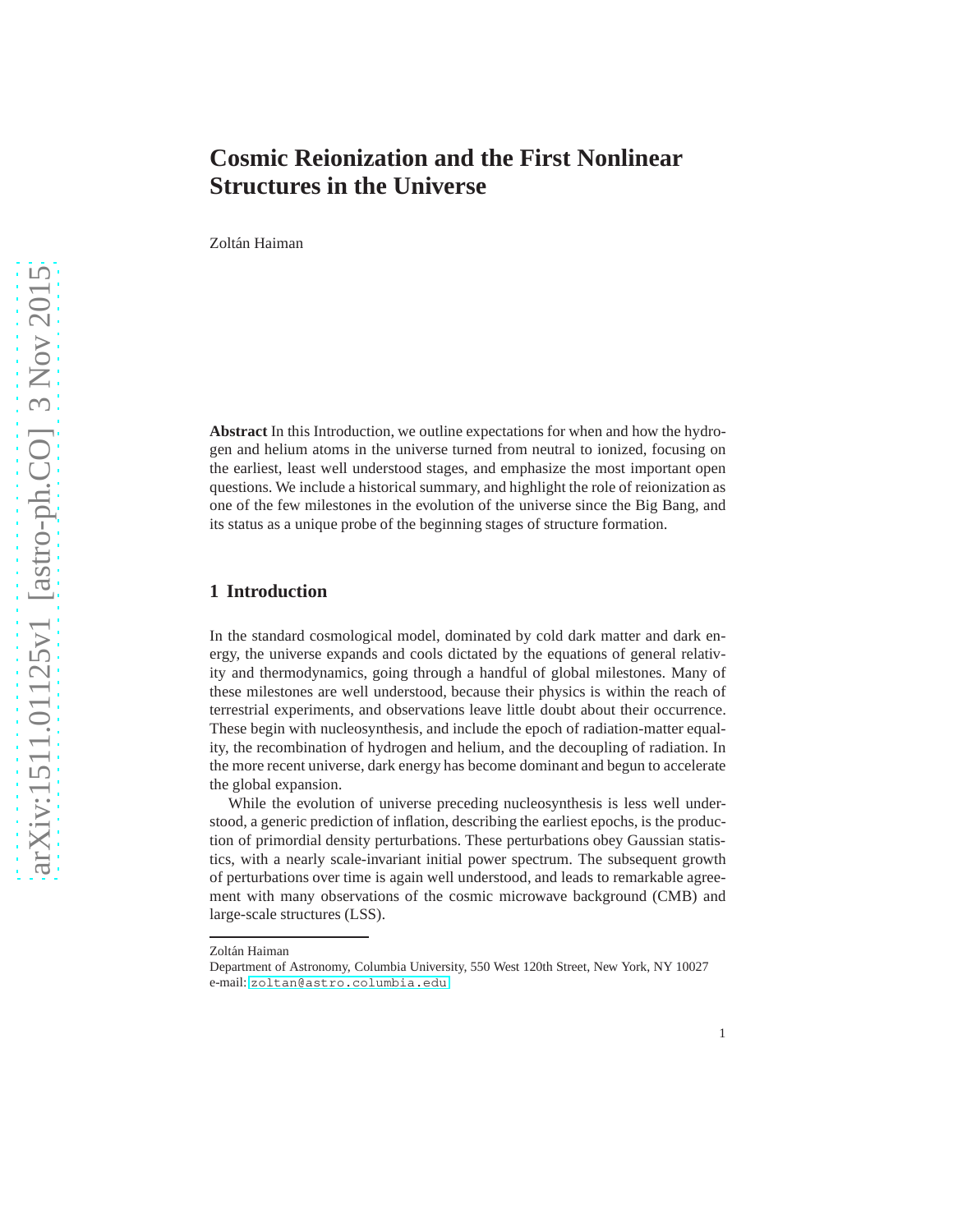The history of the universe is marked by additional mile-stones, related to the growth of inhomogeneities. The first marks the epoch when the first perturbations – on astrophysically important scales – reach non-linear amplitudes. Ab-initio theoretical predictions become more difficult at later epochs. The first collapsed and gravitationally bound structures form soon afterward, and serve as the natural sites where the first stars and black holes then "light up" the universe. The reionization of the bulk of hydrogen and helium atoms in the universe, several hundred Myr after the big bang, is the most recent of these "global" milestones - resembling a phase transition, and changing the character of the universe as a whole.

In addition to its fundamental place in our cosmic history, there are three practical reasons why reionization is of special interest. First, as will become clear below, and from later chapters in this book, the bulk of reionization is thought to take place between redshifts of  $5 \leq z \leq 10$ . This range does not extend far beyond our present observational horizon, and is within tantalizing reach of experiments with forthcoming and planned instruments. This makes the study of reionization very timely.

Second, while there remains some room for more exotic scenarios, reionization can be attributed to photo-ionizing radiation from two different sources: an early generation of massive stars, or an early generation of black holes powering (mini- )quasars. The ultimate energy source in these two scenarios is very different – nuclear binding energy, in the case of stars, and gravitational binding energy, in the case of black holes. These sources have different efficiencies of producing radiation, and produce different spectra. The details of how reionization unfolded thus depends on the properties of these early stars and quasars (their luminosity and spectral distribution) as well as on their abundance and spatial distribution as a function of redshift.

Finally, the earliest light-sources are quite plausibly too dim to be detected directly, even with next-generation instruments. Studying reionization is therefore one of the very few ways to glean details about these first–generation objects. It is worth emphasizing that current observations only show the "tip of the iceberg": the luminosity functions in even the deepest surveys show no evidence of a faint-end turn-over, and we expect stars to form inside galaxies orders of magnitude fainter than detectable at current and even forthcoming flux limits.

In this article, we will first present a historical discussion of both observations and modeling of the reionization history ( $\S$  [2\)](#page-2-0). Then, in  $\S$  [3,](#page-12-0) we discuss two possible ways to directly observe the light of the first generation of ionizing sources. It is important to emphasize that this article contains a biased personal selection of some of the important historical milestones and topics, and is not intended to be a rigorous, complete review of the field.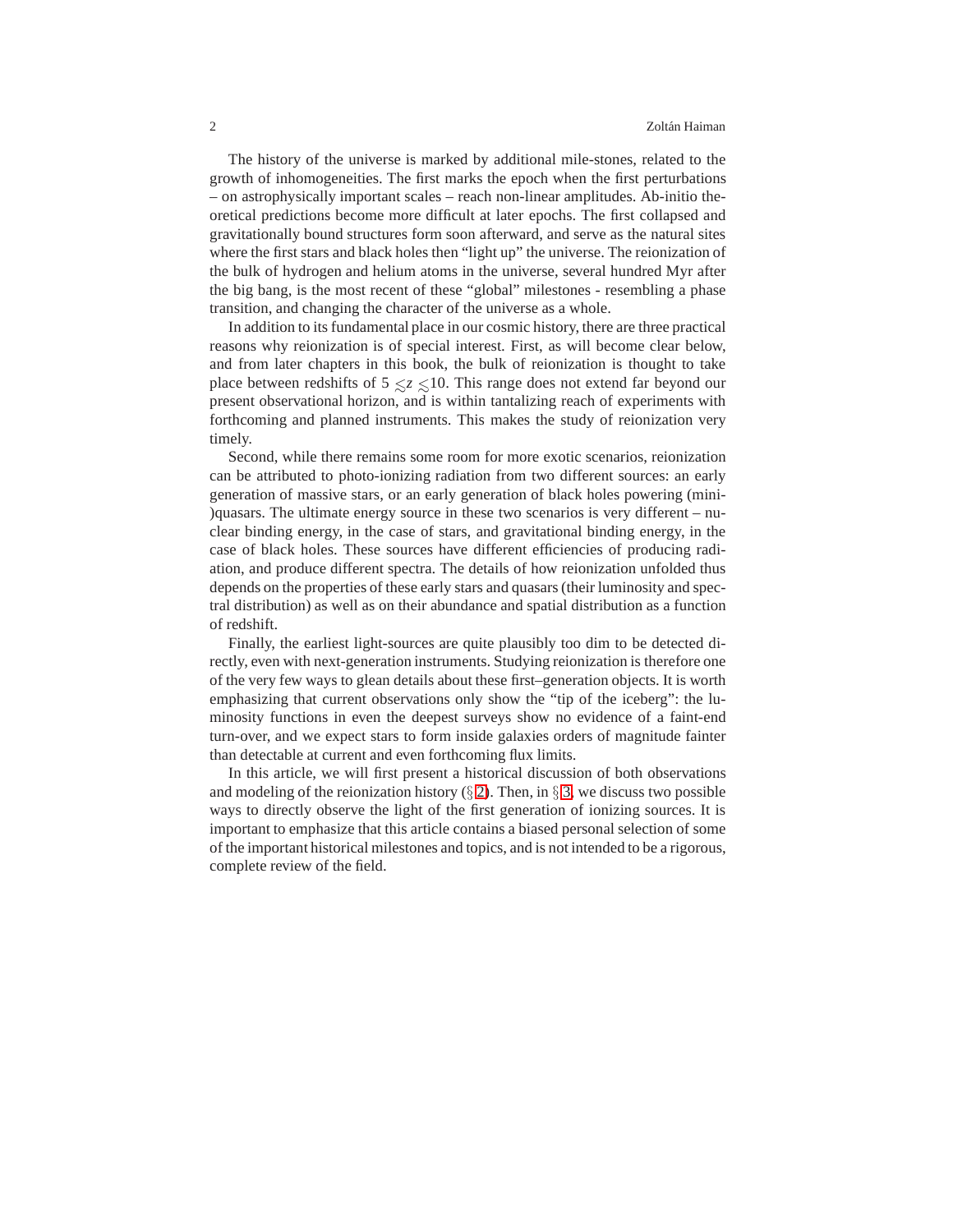# <span id="page-2-0"></span>**2 Historical Overview**

## *2.1 The Reionized IGM and its Observational Probes*

## **2.1.1 Early History**

The realization that the mass density of neutral hydrogen (HI) in the intergalactic medium (IGM) falls short by many orders of magnitude quickly followed the identification of the first quasars in the early 1960s. Here "falls short" is in comparison to the total mass density expected from cosmology, i.e. comparable to the critical density  $\rho_{\text{crit}}(z) = 3H^2/8\pi G$ , with  $H = H(z)$  the redshift-dependent Hubble parameter. The quasar 3C 9 was among the first handful of quasars discovered and identified through their spectra. At the time of its discovery, its redshift of  $z = 2.01$  was an outlier, and held the distance record (with the other several quasars at  $z \leq 1$ ) [\[1\]](#page-14-0). Its spectrum lacked any strong absorption on the blue side of the Lyman  $\alpha$  emission line, showing only a modest  $\approx$  40% depression of the flux instead [\[2\]](#page-14-1). This implies that the optical depth to Lyman  $\alpha$  scattering in the foreground IGM is  $\tau_{\alpha} \approx 0.5$ . In their seminal paper, Gunn & Peterson (hereafter GP) in ref. [\[2\]](#page-14-1) compared this to the optical depth,  $\tau_{\alpha} \approx \text{few} \times 10^6$  expected from Lyman  $\alpha$  scattering by neutral hydrogen spread uniformly over the IGM, with a near-critical mean density  $\rho_{\rm crit}(z) \propto (1+z)^3$ , following the expansion of the universe.

It is worth quoting the result of this comparison: *"We are thus led to the conclusion that either the present cosmological ideas about the density are grossly incorrect, and that space is very nearly empty, or that the matter exists in some other form.*" We now know that the mean density of baryons is indeed lower than the critical density, but "only" by a factor of  $\approx$ 25. We also know that space can not be empty – while large voids exist, their densities are at most ∼ 10% below the mean. The most plausible explanation, by far, is that hydrogen is in ionized form. This was already the favored interpretation at the time; however, interestingly, GP dismissed stars and quasars as the primary ionizing sources. They instead considered free-free emission or collisional ionization in the IGM itself, both requiring that the IGM is hot (  $\gtrsim$  2 × 10<sup>5</sup>K). Through the study of the Lyman  $\alpha$  forest, we now know that the IGM temperature at *z*  $\geq$  2 is *T*<sub>IGM</sub> ≈ 10<sup>4</sup>K, more than an order of magnitude lower than this lower limit.

Interestingly, GP already noted that a fully ionized IGM can produce a large electron scattering optical depth. Taking the electron (or proton) number density from  $\rho_{\text{crit}}(z)/m_p$ , this gives a value of  $\tau_e = \text{few} \times 10\%$ , which would be relevant for observations of individual sources. This is reduced by a factor of 25 by the low cosmic baryon density, to  $\tau_e = \text{few} \times 1\%$ .

Remarkably, the cosmic microwave background (CMB) was discovered in the same year in 1965; precisely 50 years ago [\[3\]](#page-14-2). This stimulated work on the implications of the ionized IGM on the CMB. With a hot IGM and a large electron scattering optical depth, one would expect large distortions in the spectral shape of the CMB (e.g. ref. [\[4,](#page-14-3) [5\]](#page-14-4)). However, the estimates of the baryon density and temperature were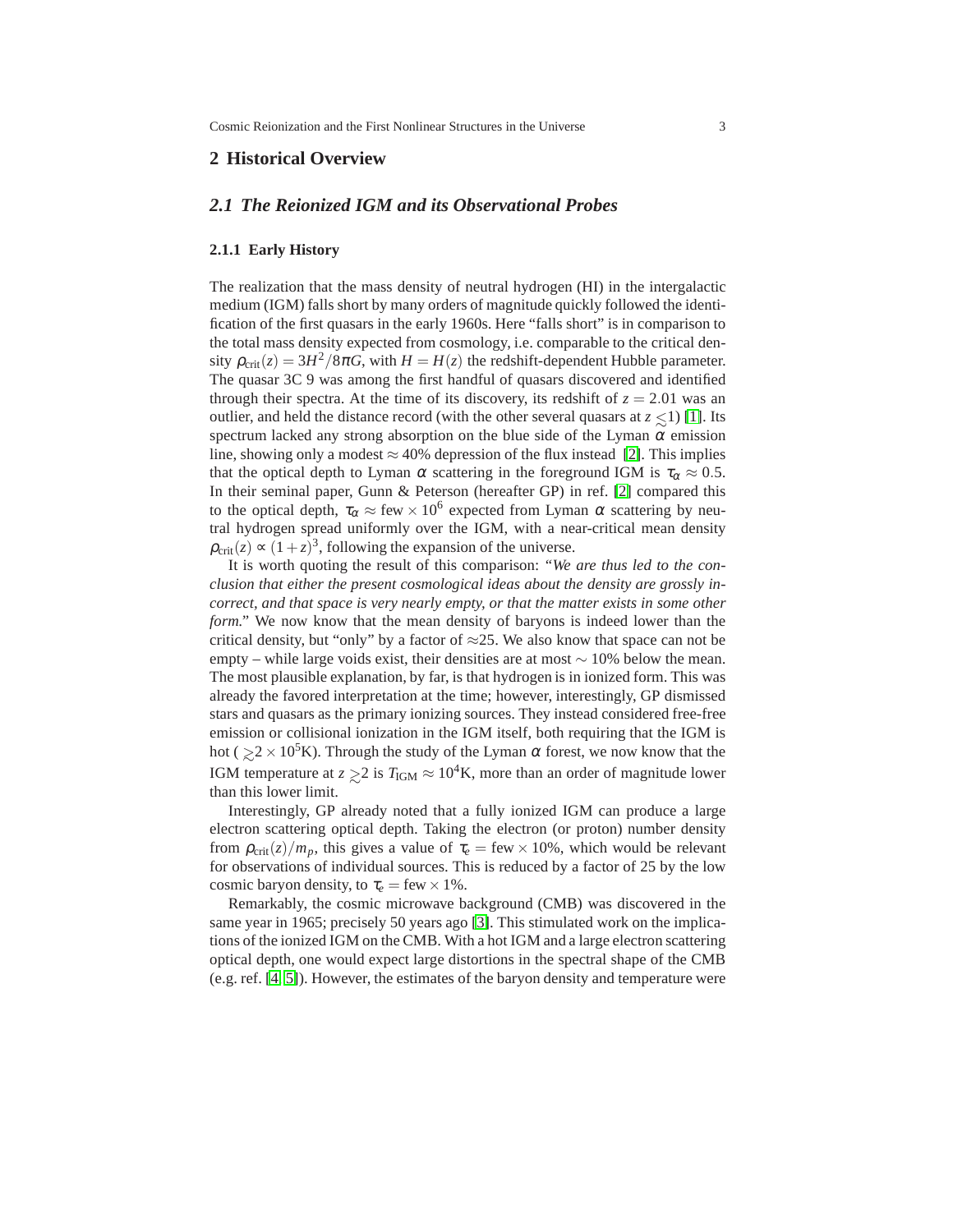both soon revised downward significantly. Once again, observations of quasar absorption spectra played important roles in these revisions. First, the discovery of the CMB also stimulated work on big bang nucleosynthesis, making detailed predictions for the abundances of the light elements. The most important of these was the D/H ratio, which placed a tight upper limit ( $\Omega_b \equiv \rho_b / \rho_{\rm crit} \leq 0.1$ ) on the baryon density. Beginning in the mid 1990s, the relative abundance [D/H] was measured in high-resolution quasar spectra and resulted in the value  $\Omega_b \sim 0.04$  (although less robust non-cosmological D/H measurements pre-date these). Second, as many more quasars were discovered, and Lyman  $\alpha$  absorption statistics were collected over a large number of sight-lines, the modern view of the Lyman  $\alpha$  forest emerged. This revealed that the low-density IGM has a temperature of only  $\sim 10^4$ K, consistent with being photoionized by the UV radiation of stars and quasars [\[6,](#page-14-5) [7\]](#page-14-6).

## **2.1.2 Further Development of Observational Diagnostics**

In general, the highly ionized IGM can be studied either through measurements of the residual neutral HI, or by detecting the effects of the free electrons (and protons). Beginning in the mid-1990s, both of these possibilities were explored in great detail.

#### *Effect of Free Electrons on the CMB.*

On the "electron side", it was realized that even if the IGM is not dense and hot enough to change the *spectrum* of the CMB, elastic Thomson scattering by free electrons changes the patterns of both the temperature and polarization power spectra (see reviews by [\[8,](#page-14-7) [9,](#page-14-8) [10\]](#page-14-9)). Scattering a fraction  $\tau_e$  of the CMB photons out of each sightline translates into a suppression of the primary CMB anisotropies (both temperature and polarization) by a factor exp(−<sup>τ</sup>*e*), below angular scales corresponding to the size of the cosmological horizon at reionization (or  $\lesssim 10^{\circ}$  for reionization at *z* ∼ 10) [\[11\]](#page-14-10). This suppression can be difficult to distinguish from a "red" tilt or a reduced normalization of the primordial fluctuation spectrum. However, scattering of the CMB photons in the low-redshift ionized IGM also produces enhanced linear polarization fluctuations on large scales (the so-called "polarization bump", ref. [\[12,](#page-14-11) [13\]](#page-14-12)). This bump, on  $\sim$  10 degree scales, is characteristic of reionization and not present otherwise. The precise shape of this feature (polarization power as a function of angular scale) can be used to constrain the ionization history [\[14,](#page-14-13) [15\]](#page-14-14). Finally, if reionization is spatially inhomogeneous (patchy), as generally expected unless the ionizing sources have unusually hard spectra, then this introduces additional power on small (∼ few arcmin) scales. Inhomogeneities in the ionization fraction, rather than in the IGM density, can dominate both the temperature and the polarization power spectra. This was first shown in toy models [\[16,](#page-14-15) [17\]](#page-14-16) and was later developed based on CDM structure formation models (e.g. [\[18\]](#page-14-17); see ref. [\[19\]](#page-14-18) for a recent analysis of the kinetic Sunyaev-Zeldovich [kSZ] effect, which gives the largest contribution).

As will be discussed in a later chapter in this book, the first measurement of <sup>τ</sup>*<sup>e</sup>* was made by the WMAP satellite, from the temperature-polarization cross power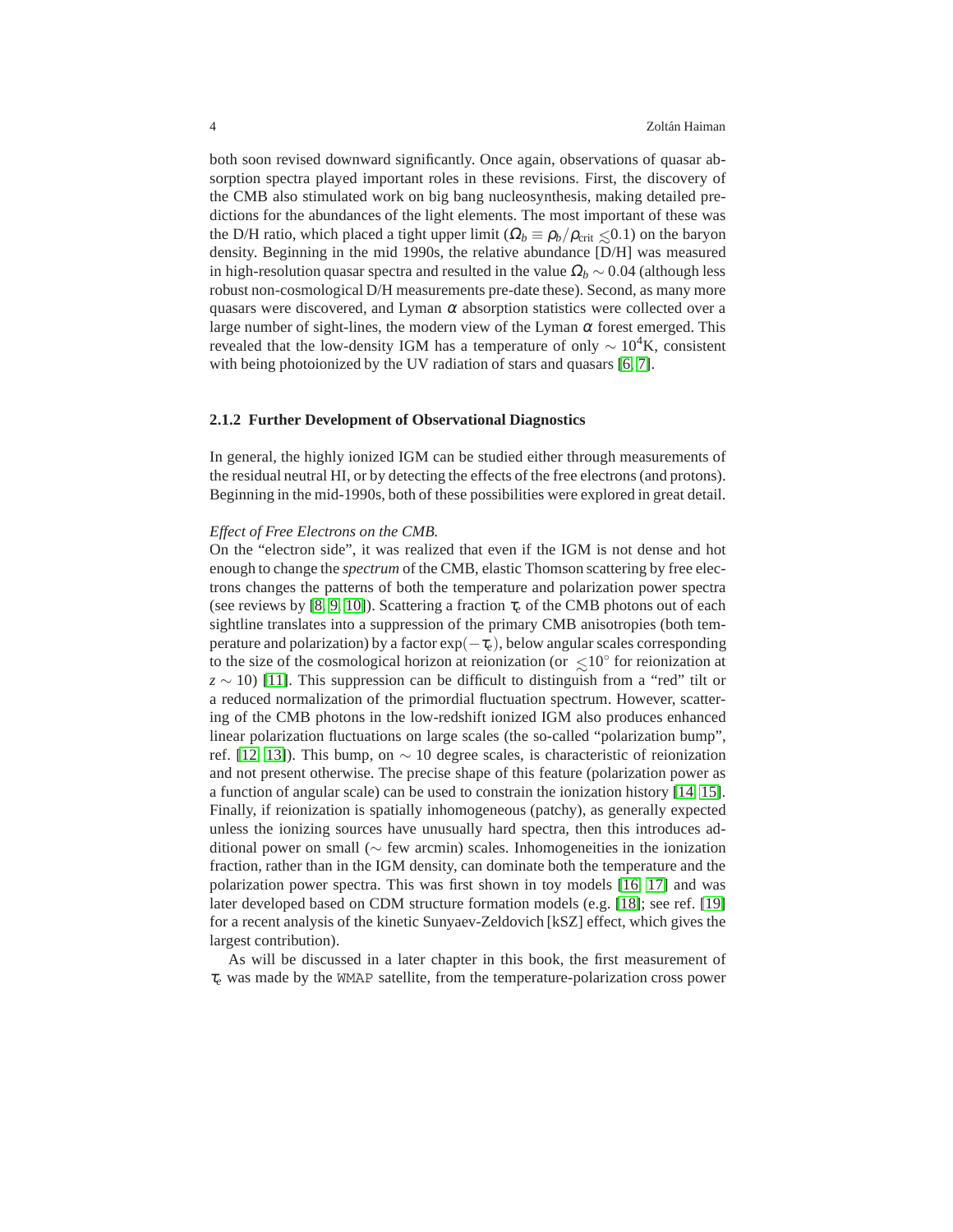spectrum, and yielded the anomalously high value of  $\tau_e \approx 0.17$  (translating to a sudden reionization redshift near *z* ∼ 17). The increased precision in subsequent WMAP measurements broke degeneracies between  $\tau_e$  and the spectral tilt  $n_s$ , and lowered this value to  $\tau_e \approx 0.08$ . The most recent determination from Planck's polarization power spectrum,  $\tau_e \approx 0.066 \pm 0.016$  [\[20\]](#page-14-19), remains consistent with this value, and requires instantaneous reionization to occur around *z* ∼ 10. More generally, the measured optical depth is twice the value  $\tau_e = 0.04$  of the "guaranteed" contribution from the highly ionized IGM between redshifts  $0 < z < 6$ . This requires that a tail of ionization extends beyond the current observational horizon. However, such a tail is naturally expected even in the simplest models of reionization, and leaves little room for additional, exotic ionizing sources [\[21,](#page-14-20) [22\]](#page-14-21).

## *Searching for Neutral Hydrogen.*

Going back to history – on the "neutral hydrogen side", work continued on quasar absorption spectra. An idea that dates back to at least the early 1960s [\[23\]](#page-15-0) is to detect intergalactic neutral HI through its absorption in the 21cm hyperfine structure line. This "radio analog" of the GP trough, however, is much weaker, due to the low oscillator strength of the 21cm line. As a result, the corresponding upper limits on the neutral IGM density – obtained from the lack of any 21cm absorption in the spectrum of the  $z = 0.056$  radio galaxy Cygnus A [\[23\]](#page-15-0) – were  $\sim 10^6$  times weaker than those obtained from the (lack of)  $Ly\alpha$  GP troughs. Theoretical work on using the redshifted 21cm line, seen either in absorption or emission (depending on the spin temperature) in the context of an IGM being gradually ionized, and including spatial fluctuations, dates back to ref. [\[24\]](#page-15-1). The idea apparently lay dormant for nearly two decades, but received attention again from the mid-1990s, motivated by plans to build the Giant Metrewave Radio Telescope (GMRT), and by the consensus emerging about the modern CDM structure formation paradigm [\[25,](#page-15-2) [26,](#page-15-3) [27\]](#page-15-4). An excellent review of the many ways of using the statistics of the redshifted 21cm line to study reionization is given in ref. [\[28\]](#page-15-5).

In parallel with using the 21cm line, work continued on the utility of the  $Ly\alpha$  GP trough. On the observational side, as more and more distant quasars were discovered in the late 1990s, it became increasingly puzzling that none of these showed the strong resonant GP trough, expected even from a modestly neutral IGM. This was especially so, since deep optical observations began to show that the abundance of both quasars and galaxies decline beyond their peak at redshifts  $\sim 1 - 3$ . The question arose whether the observed galaxies and quasars can provide the required ionizing radiation – it became necessary to extrapolate well below the faint end of the observed luminosity functions.

On the theoretical side, progress beyond the simple GP calculation of the resonant optical depth  $\tau_{\alpha}$ , from a uniform IGM, was slow to take off. However, beginning in the late 1990s, several studies have begun to explore the expected absorption features in more detail. For example, it was realized that the  $Ly\alpha$  absorption from a near-neutral IGM is so strong that the damping wings should be detectable, and the red wings, in particular should offer a useful diagnostic of a neutral IGM [\[29\]](#page-15-6). Also, bright quasars would be surrounded by a large (several Mpc) local ionized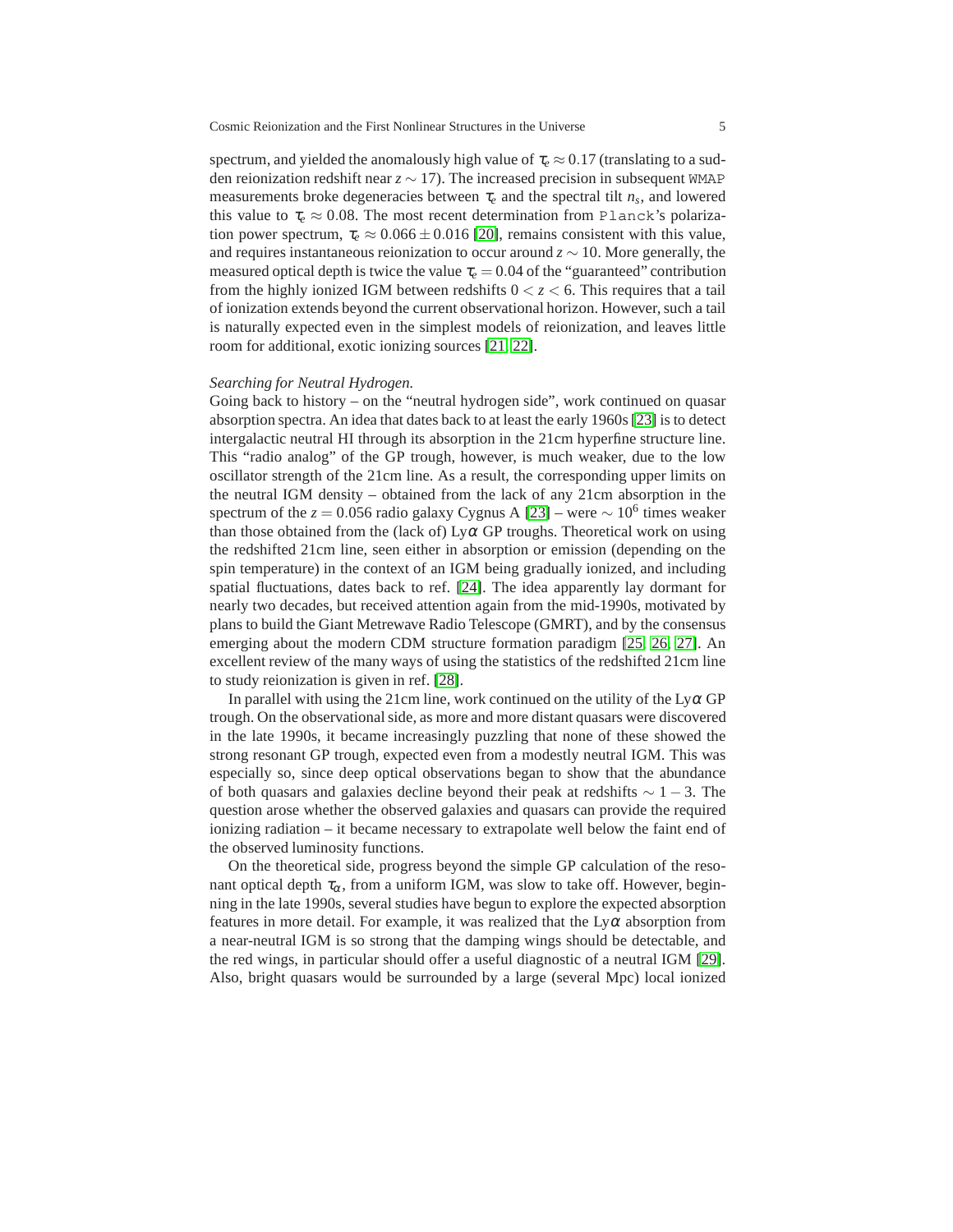bubble [\[30\]](#page-15-7), blue-shifting the observed location of the GP trough and the damping wings [\[31\]](#page-15-8). Another realization was that there should be distinct absorption troughs at Ly $\alpha$ , Ly $\beta$ , and possible higher Lyman lines, offering another useful diagnostic [\[32\]](#page-15-9), at least for the first sources, that would be detected not far beyond the redshift where the IGM turns predominantly neutral. In the context of CDM structure formation models, reionization must be gradual and inhomogeneous, resulting in large line-of-sight variations [\[33\]](#page-15-10). All of the above effect had important consequences once the first GP was discovered and had to be interpreted (e.g. [\[34\]](#page-15-11)).

The discovery [\[35\]](#page-15-12) of the first GP trough was indeed a watershed event in 2001. The Keck spectrum of a *z* = 6.28 quasar, one of the first several *z*  $\geq$ 5 quasars identified in the Sloan Digital Sky Survey (SDSS), showed no detectable flux over a large wavelength range short-ward of  $\sim (1 + z)1215$ Å. This raised the tantalizing possibility that 35 years after the seminal GP paper, we have finally probed the era when the IGM was significantly neutral. This discovery also stimulated a large body of work on the limits that can be placed on reionization, given a "deep" and "long" dark region (or regions) in the spectrum (e.g. [\[36\]](#page-15-13)). The issue is that "zero flux" can be consistent with resonant absorption from the residual HI in a highly ionized foreground IGM. Placing constraints on reionization therefore necessitated detailed modeling of the fluctuating IGM with a few Mpc of the quasar, including the quasar's own ionized bubble.

Quasars are of course not unique – a significantly neutral IGM would imprint GP absorption features on any background source at  $\lambda_{obs} = (1+z)\lambda_{\alpha}$ . It had long been expected that a strong  $Ly\alpha$  *emission* line would be produced by the first "primeval" galaxies [\[37\]](#page-15-14). Numerous searches for high-redshift galaxies using their  $Ly\alpha$  emission, however, did not yield any discovery for  $\approx$  two decades – the failure was blamed on extinction of this line by dust internal to the galaxies. Immediately after the first high-redshift  $Ly\alpha$  emitters were finally discovered in the late 1990s [\[38\]](#page-15-15), it was realized that they can be used as a probe of reionization: the neutral IGM can strongly suppress these lines, thus also suppressing the observed luminosity function [\[39\]](#page-15-16). This field developed rapidly, both observationally, with the discovery of large samples of *z*  $\geq$  6 Lyα emitters (now in the hundreds), especially in surveys by the Subaru telescope (e.g. ref. [\[40\]](#page-15-17)). Theoretical predictions were also refined, including improved estimates of the impact of absorption on the observed line profiles, in the presence of a local ionized bubble around the galaxy, galactic winds causing shifts in the emission line frequency, and a peculiar velocity of the host galaxy [\[41,](#page-15-18) [42\]](#page-15-19). These then begun to be incorporated into more realistic radiative transfer models through the inhomogeneous IGM [\[43\]](#page-15-20), yielding better estimates of the (more modest) impact of reionization on the observed luminosity function [\[44\]](#page-15-21).

Finally, as the epoch of reionization receded farther and farther in redshift, it became increasingly clear that observed galaxies do not provide sufficient UV radiation to account for this ionization. The general search for high–redshift galaxies is therefore an important part of the history of reionization. Summarizing this history is beyond the scope of this article. However, it was not until deep fields with the Hubble Space Telescope discovered a sizable population of galaxies that the integrated emission of the observed objects even came close to providing enough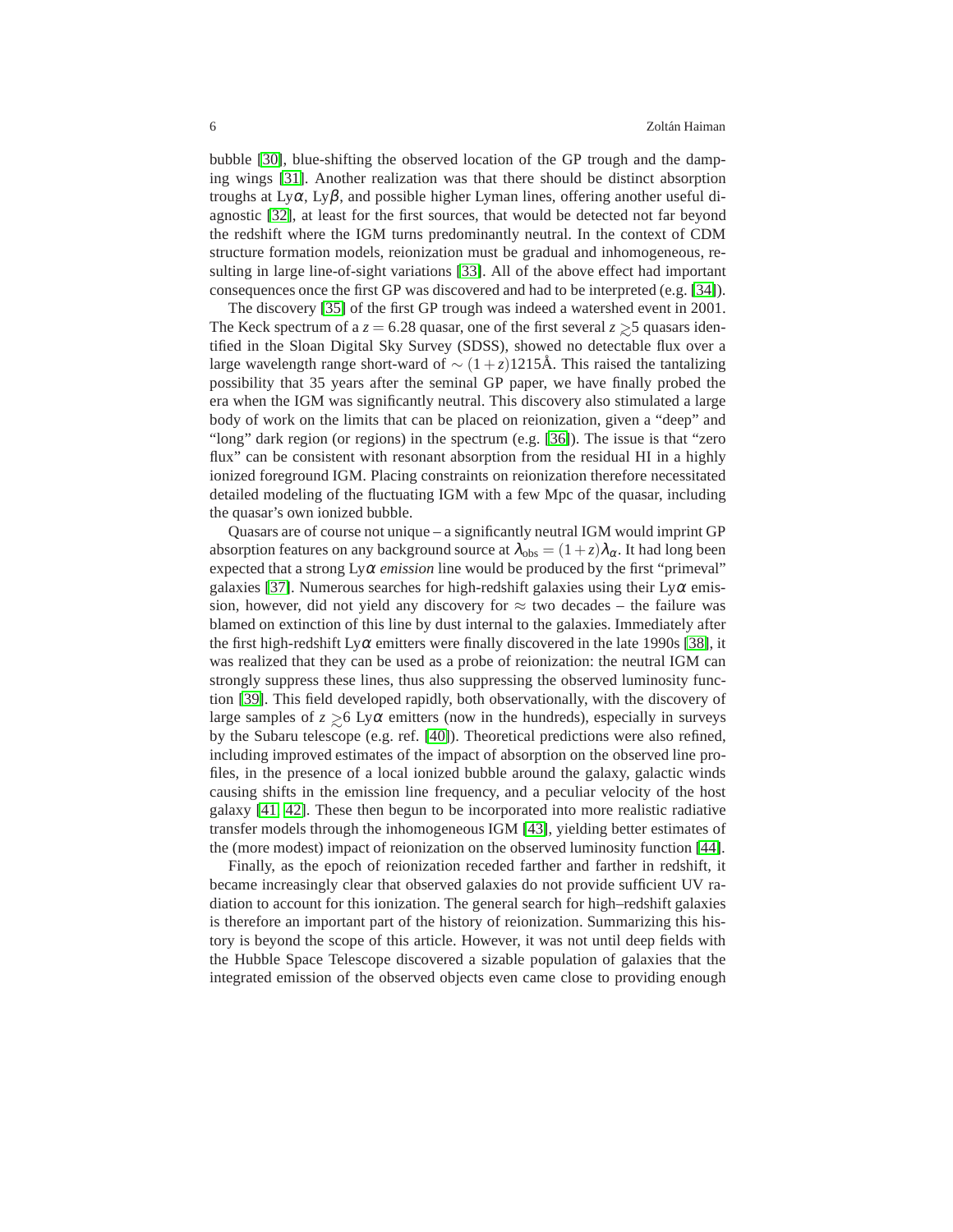ionizing radiation. At the present time, the observed galaxy population at redshift *z* > 6 still fails to reionize the IGM by a factor of a "few", unless extreme assumptions are made about the UV spectrum, and the escape fraction of ionizing radiation from these galaxies (see, e.g. [\[45\]](#page-15-22)).

# *2.2 Reionization in Hierarchical Structure Formation Models*

In parallel with developing observational probes of reionization, over the past several decades, we have gained an understanding of how reionization was likely driven by an early generation of stars and quasars. As mentioned above, at the current horizon of observations at *z* ∼ 7, the observed population of galaxies fails by only a factor of ∼few to reionize the IGM. It is quite natural to attribute the missing ionizing emissivity to fainter galaxies, just below the current detection threshold. In support of such an extrapolation, there is a firm upper limit on the contribution from faint (individually undetectable) quasars to reionization at  $z \sim 6-7$ .

A population of black holes at these redshifts ( $z \approx 6-7$ ) would be accompanied by the copious production of hard (  $\gtrsim$  10 keV) X-ray photons. The resulting hard X-ray background would redshift and would be observed as a present-day soft Xray background (SXB). This severely limits the abundance of accreting quasar BHs at  $z \sim 6 - 7$ : in order to avoid over-producing the unresolved component of the observed SXB in the 0.5-2 keV range, these BHs can not significantly contribute to reionization [\[46,](#page-15-23) [47,](#page-15-24) [48\]](#page-16-0), or make up more than a few percent of the present-day total BH mass density [\[49,](#page-16-1) [50\]](#page-16-2). It is important to emphasize, however, that these constraints still allow accreting BHs to be dominant over stellar UV radiation at the earliest stages of reionization *z* ∼ 15, partially "pre-ionizing" the IGM (see below).

Because reionization at  $z \sim 6 - 7$  is an (almost) solved problem, the most interesting open questions concern the earlier stages of reionization. *When did the first light sources turn on? When did the IGM first get significantly ionized (and heated)? What was the relative contribution of the first stars, of their accreting BH remnants, or of possibly more exotic sources of ionization, such as "direct collapse" supermassive stars or BHs, or decaying dark matter particles?*

## **2.2.1 The Astro-chemistry of** H<sup>2</sup> **and The First Stars**

It has long been recognized that the key physics governing the formation of the first stars (or black holes) is the abundance of  $H_2$  molecules, which form via gas– phase reactions in the early universe (in 1967, ref. [\[51\]](#page-16-3)). It is impossible to form an astrophysical object if gas contracts adiabatically, because even with the help of cold dark matter, it is not possible to reach high gas densities. The numerical upper limits on the gas density in halo cores are extremely tight, especially when including the entropy generated during adiabatic collapse (see the recent work in ref.[\[52\]](#page-16-4)). In the primordial gas,  $H_2$  is the only possible coolant, and determines whether gas can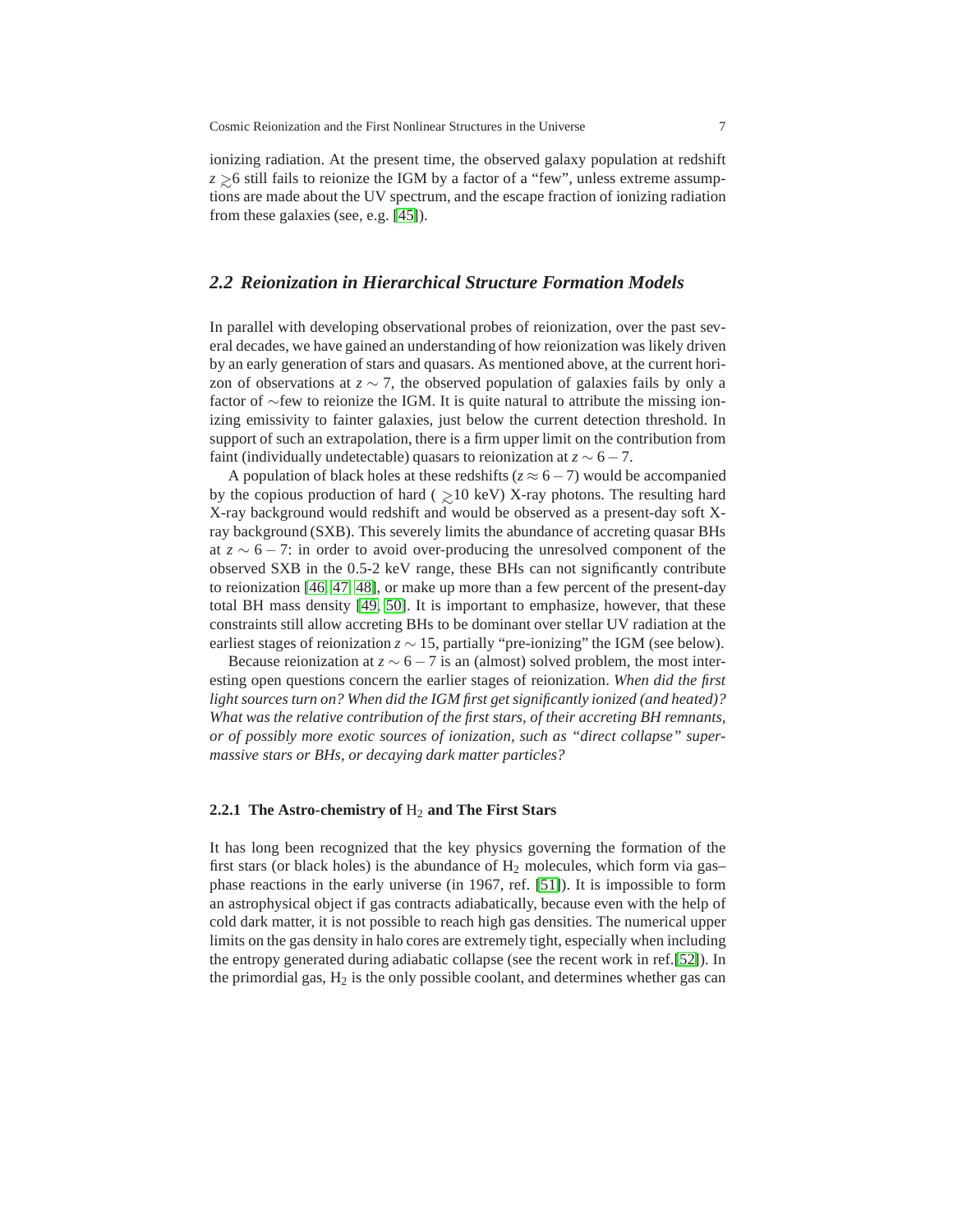collapse to high densities. Following the pioneering paper in 1967 by Saslaw & Zipoy [\[51\]](#page-16-3), several groups constructed complete gas–phase reaction networks, and identified the two possible ways of forming  $\rm H_2$  in primordial gas: via the  $\rm H_2^+$  or  $\rm H^$ channels. These were applied to derive the  $H_2$  abundance in the smooth background gas in the post–recombination universe [\[53\]](#page-16-5), and also at the higher densities and temperatures expected in collapsing high–redshift objects [\[54,](#page-16-6) [55\]](#page-16-7).

The basic picture that emerged from these early papers is as follows. The  $H_2$ fraction after recombination in the background universe is small ( $x_{H2} = n_{H2}/n_H \sim$ 10<sup>-6</sup>). At high redshifts (*z* > 100), H<sub>2</sub> formation is inhibited even in overdense regions because the required intermediaries  $H_2^+$  and  $H^-$  are dissociated by the CMB photons.<sup>[1](#page-7-0)</sup> However, at lower redshifts, when the CMB temperature drops, a sufficiently large H<sub>2</sub> abundance builds up inside collapsed clouds ( $x_{H2} \sim 10^{-3}$ ) at redshifts  $z \le 100$  to cause cooling on a timescale shorter than the dynamical time – leading to a runaway thermal instability and eventual star-formation [\[57,](#page-16-8) [58,](#page-16-9) [59\]](#page-16-10). In summary, these early papers identified the most important reactions for  $H_2$  chemistry, and established the key role of  $H_2$  molecules in cooling the first, relatively metal–free clouds, and thus in the formation of population III stars.

#### **2.2.2 The First Stars in Cosmological Structure Formation Models**

The work on  $H_2$  chemistry was soon connected with cosmological models for structure formation. Peebles & Dicke [\[60\]](#page-16-11) speculated already in 1968 that globular clusters, with masses of  $\sim 10^{5-6}$  M<sub>☉</sub> (somewhat above the cosmological Jeans mass, set by Compton-heating of the protogalactic gas by the CMB [\[61\]](#page-16-12)) forming via  $H_2$ cooling, constitute the first building blocks of subsequent larger structures. Early discussions of the formation of galaxies and clusters have argued that the behavior of gas in a collapsed and virialized object is determined by its ability to cool radiatively on a dynamical time [\[62,](#page-16-13) [63,](#page-16-14) [64\]](#page-16-15). The same ideas apply on the smaller scales expected for the very first collapsed clouds [\[65,](#page-16-16) [66\]](#page-16-17). Objects that are unable to cool and radiate away their thermal energy maintain their pressure support and identity, until they become part of a larger object via accretion or mergers. On the other hand, objects that can radiate efficiently will cool and continue collapsing.

In the late 1990s, these ideas were developed further, in the context of modern "bottom-up" hierarchical structure formation in a (Λ)CDM cosmology. In particular, the first DM halos in which gas can cool efficiently via  $H_2$  molecules, and condense at the center, are "minihalos" with virial temperatures of *T*vir ∼few×100K [\[67,](#page-16-18) [68\]](#page-16-19). This is essentially a gas temperature threshold, above which roto-vibrational levels of  $H_2$  are collisionally excited, allowing efficient cooling. Because of the emergence of a concordance (ΛCDM) cosmology [\[69\]](#page-16-20), we can securely predict the

<span id="page-7-0"></span><sup>&</sup>lt;sup>1</sup> This topic was recently revisited [\[56\]](#page-16-21) in a more rigorous analysis, following the time-dependent, non-equilibrium H<sup>2</sup> population levels. This yielded the same conclusion, i.e. that the postrecombination "intergalactic"  $H_2$  abundance is negligibly low.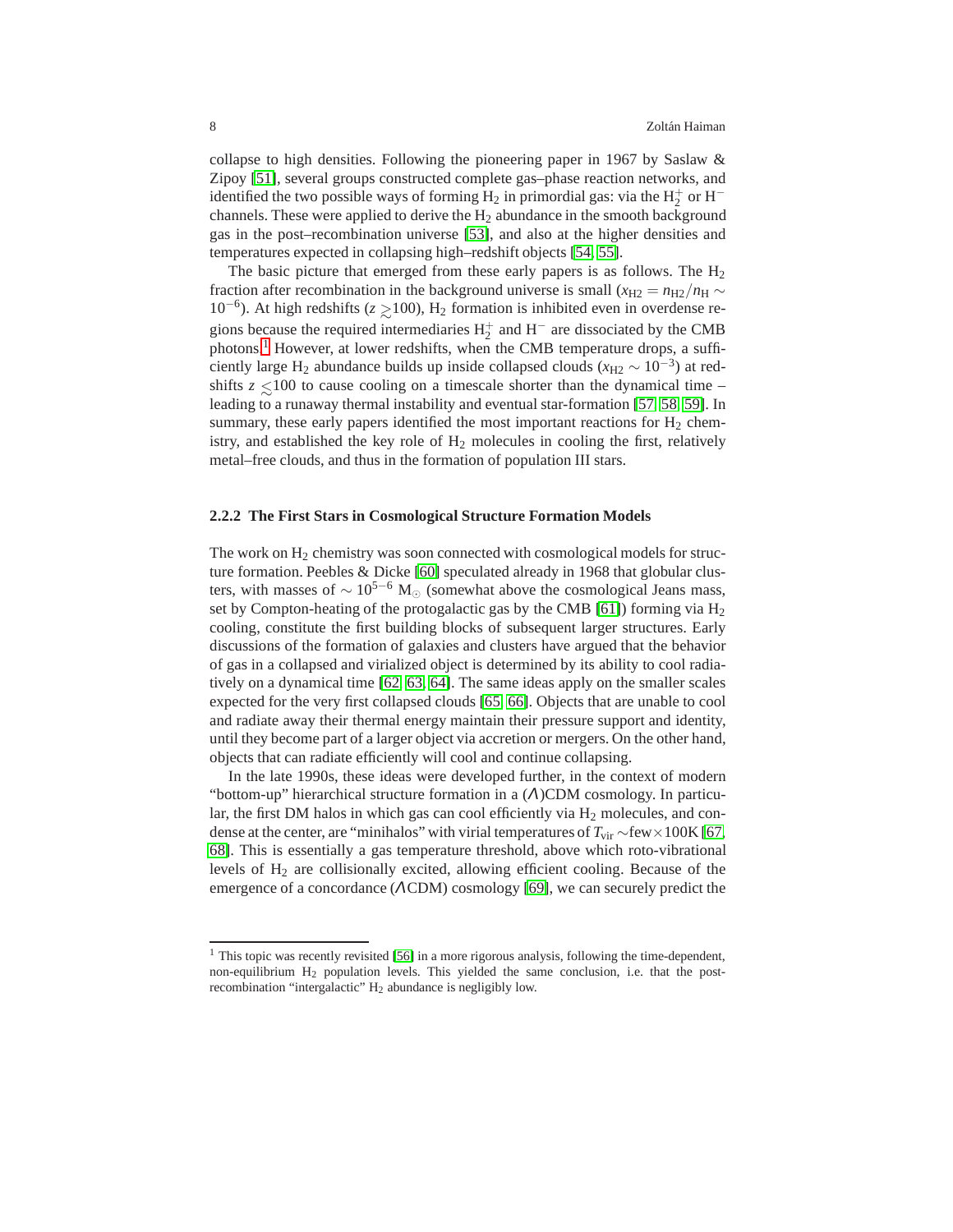collapse redshifts of these minihalos:  $2 - 3\sigma$  peaks of the primordial density field on the corresponding mass scales of  $10^{5-6}$  M<sub>☉</sub> collapse at redshifts  $z = 15-20.2$  $z = 15-20.2$  $z = 15-20.2$ 

#### *The Abundance of Low-Mass Minihalos at High Redshift.*

The halo mass functions are now robustly determined, since three–dimensional cosmological simulations reached the required dynamical range to directly resolve the low–mass end of the high-*z* halo mass function [\[71,](#page-16-22) [72\]](#page-16-23). The predictions for the halo mass functions are now therefore limited mainly by the few % uncertainty in the normalization ( $\sigma_8 = 0.82 \pm 0.02$ ) and the power-law index ( $n_s = 0.972 \pm 0.013$ ) of the primordial power spectrum [\[69\]](#page-16-20). A possibly (much) larger source of uncertainty is that the primordial power spectrum on the relevant scales is not directly measured - it is extrapolated using the shape of the processed CDM power spectrum  $(P(k) \propto k^{\alpha}$  with  $\alpha \approx -3$  on the relevant small scales). In principle, the small-scale power could deviate from this prediction significantly, reducing the minihalo abundance by a large factor. This could be caused by a generic "running"  $(d\alpha/dk \neq 0)$  of the primordial scalar index [\[73\]](#page-17-0), or by free-streaming due to the finite temperature of a low–mass (  $\leq 1$  keV) warm dark matter (WDM) particle [\[74,](#page-17-1) [71\]](#page-16-22). While these could have large effects on the expected halo abundance at  $z = 15-20$ , in practice, there is no evidence of "running" on  $\geq$  Mpc scales, and the mass of a putative WDM particle is limited to  $\geq 1$  keV by the detections of lensed *z* > 8 galaxies [\[75\]](#page-17-2) and gamma-ray bursts [\[76\]](#page-17-3).

## *Cosmological Simulations of the Formation of First Stars.*

In addition to robustly predicting DM halo formation, high-resolution 3D numerical simulations, including hydrodynamics and  $H_2$  chemistry, have become possible, with several groups simulating the cooling and collapse of gas into the first minihalos, located at the intersections of a "protogalactic" cosmic web [\[77,](#page-17-4) [78,](#page-17-5) [79\]](#page-17-6). These simulations showed convergence toward a gas temperature  $T \sim 300$  K and density  $n \sim 10^4 \text{ cm}^{-3}$ , dictated by the thermodynamic properties of H<sub>2</sub>, which allows the collapse of a clump of mass  $10^2 - 10^3$  M<sub>⊙</sub> at the center of the high-redshift minihalos. These early works suggested that the first stars may have been unusually massive, a conclusion based on the low mass accretion rate in the cores of these halos. In a self-gravitating gas, the mass accretion rate depends only on the sound speed *c<sup>s</sup>* , and is of order  $\sim c_s^3/G \propto T^{3/2}/G$  (e.g. [\[80\]](#page-17-7)). Three-dimensional simulations have confirmed this scaling (e.g. [\[81,](#page-17-8) [82,](#page-17-9) [83\]](#page-17-10)), and in minihalos, the corresponding mass accretion rates are  $\sim 10^{-3} M_{\odot}$  yr<sup>-1</sup>. At this accretion rate, the mass that will accumulate in the halo nucleus within a Kelvin-Helmholtz time ( $\sim 10^5$  years; only weakly dependent on mass for massive protostars) is of order  $10^2$  M<sub>☉</sub>.

Simulations in the past few years have been pushed to higher spatial resolution, and, in some cases with the help of sink particles, were able to continue their runs beyond the point at which the first ultra-dense clump developed. The gas in the central regions of at least some of the early minihalos were found to fragment into two or more distinct clumps [\[84,](#page-17-11) [85,](#page-17-12) [86,](#page-17-13) [87,](#page-17-14) [88\]](#page-17-15). This raises the possibility that

<span id="page-8-0"></span> $2$  As an amusing aside: the highest redshift in our Hubble volume where we may find a star in a collapsed minihalo is  $z = 65$ , corresponding to an  $\approx 8\sigma$  fluctuation on the mass scale 10<sup>5</sup> M<sub>☉</sub> [\[70\]](#page-16-24).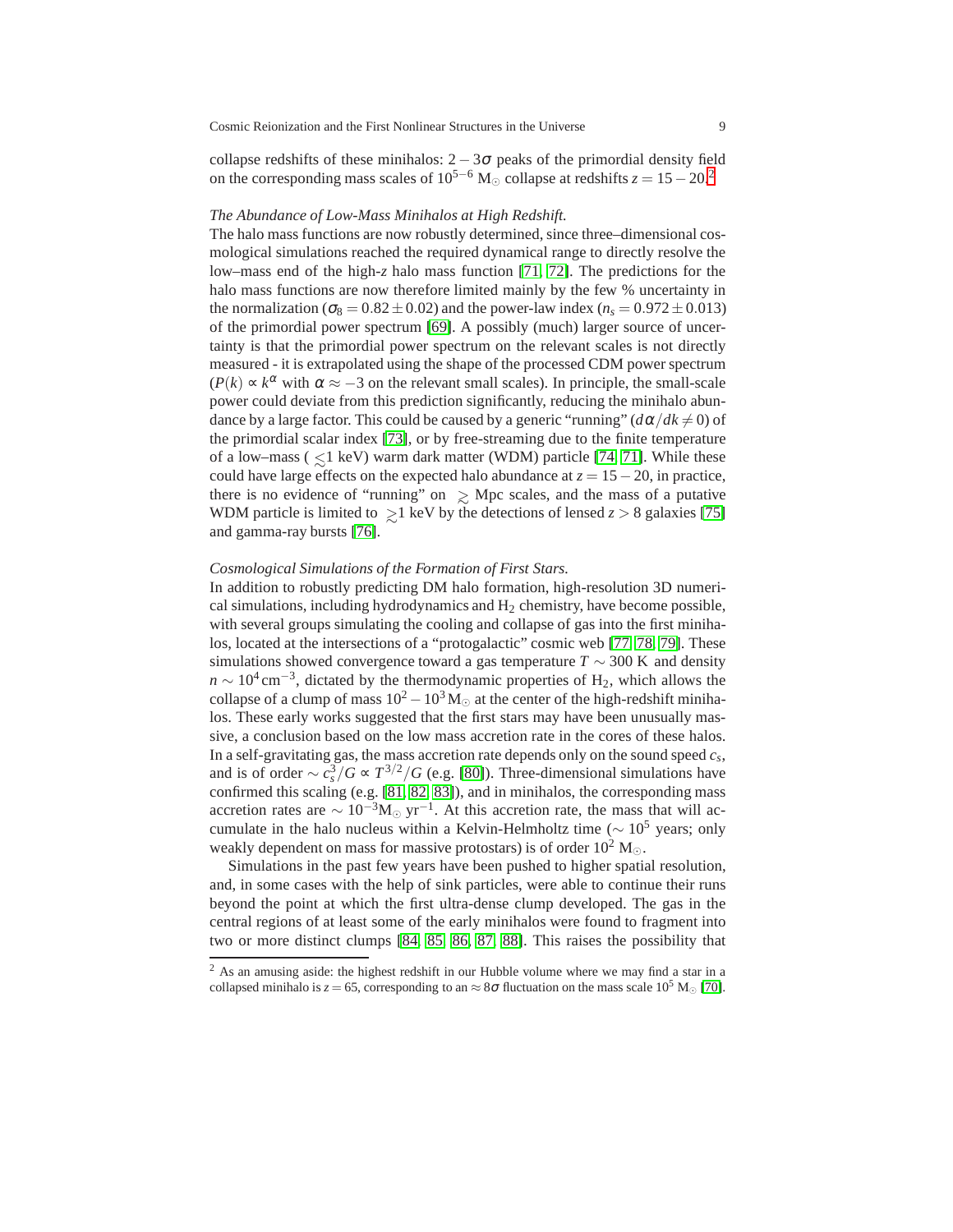the first stars formed in multiple systems, and that some of these stars had masses  $\lesssim$ 100 M<sub>☉</sub>, lower than previously thought (but see [\[89\]](#page-17-16) for still higher resolution simulations that suggest less efficient fragmentation).

#### *The First Stars and the Beginning of Reionization.*

Even if star–formation in minihalos was inefficient, these early minihalos should have begun ionizing the universe. With a usual Salpeter IMF, each proton in a population of stars would create  $\approx 4,000$  ionizing photons (e.g. [\[90\]](#page-17-17)). A population of massive, metal–free stars would increase the efficiency of ionizing photon production per unit mass by a factor of  $\sim$  20, to  $\sim$  10<sup>5</sup> [\[91,](#page-17-18) [92,](#page-17-19) [93\]](#page-17-20). Each proton accreted onto a BH could release  $\sim 0.1 m_p c^2 = 0.1$ GeV of energy, most of it in ionizing radiation, implying enough energy to cause up to  $10<sup>7</sup>$  ionizations. These numbers suggest that once a small fraction ( $\leq 10^{-5}$ ) of the gas in the universe is converted into massive stars or black holes, a significant ionization of the rest of the IGM can occur.

The simple argument above ignores recombinations (in a fully ionized IGM, each hydrogen atom would recombine several times at *z* ≥ 10) and the details of the ionizing spectrum and the photoionization process (which, in the case of hard-spectrum sources, needs to account for secondary ionizations by photoelectrons). Nevertheless, the main conclusion, namely that early stars or black holes should have "kickstarted" reionization, is hard to avoid. In particular, if each minihalo is allowed to form PopIII stars, it would result in a significant  $\tau_e$ , in tension with the electron scattering optical depth measured by WMAP and Planck [\[21,](#page-14-20) [22\]](#page-14-21). Indeed, in the wake of the "false alarm" from WMAP's first measurement of a large  $\tau_e$ , several authors investigated the even more efficient "pre-ionization" of the IGM at *z* ∼ 20 by accreting BHs [\[94,](#page-17-21) [95\]](#page-17-22). While those models with a large X-ray emissivity are now ruled out, a contribution from early accreting BHs still remains a natural possibility, especially if fragmentation in early halos (mentioned above) leads to the frequent formation of high-mass X-ray binaries [\[96,](#page-17-23) [97,](#page-18-0) [98\]](#page-18-1).

## **2.2.3 Global Reionization Models in a Hierarchical Cosmology**

Beginning in the late 1990s, detailed models were put together, in which the wellunderstood cosmological dark matter halos were populated by stars or black holes (early examples include [\[99,](#page-18-2) [90,](#page-17-17) [100\]](#page-18-3)). These models allowed physically motivated calculations of the entire reionization history, between  $6 \le z \le 30$ , to be confronted with data.

An important physical ingredient in reionization models, especially at the earliest stages, is global radiative feedback. Soon after the first stars appear, early radiation backgrounds begin to build up, resulting in feedback on subsequent star–formation. In particular, the UV radiation in the Lyman–Werner (LW) bands of  $H_2$  can photodissociate these molecules and suppress gas cooling, slowing down the global star-formation rate [\[101,](#page-18-4) [102,](#page-18-5) [103,](#page-18-6) [104,](#page-18-7) [105,](#page-18-8) [106,](#page-18-9) [107,](#page-18-10) [108,](#page-18-11) [109,](#page-18-12) [110,](#page-18-13) [111,](#page-18-14) [112,](#page-18-15) [113,](#page-18-16) [114,](#page-18-17) [115\]](#page-18-18).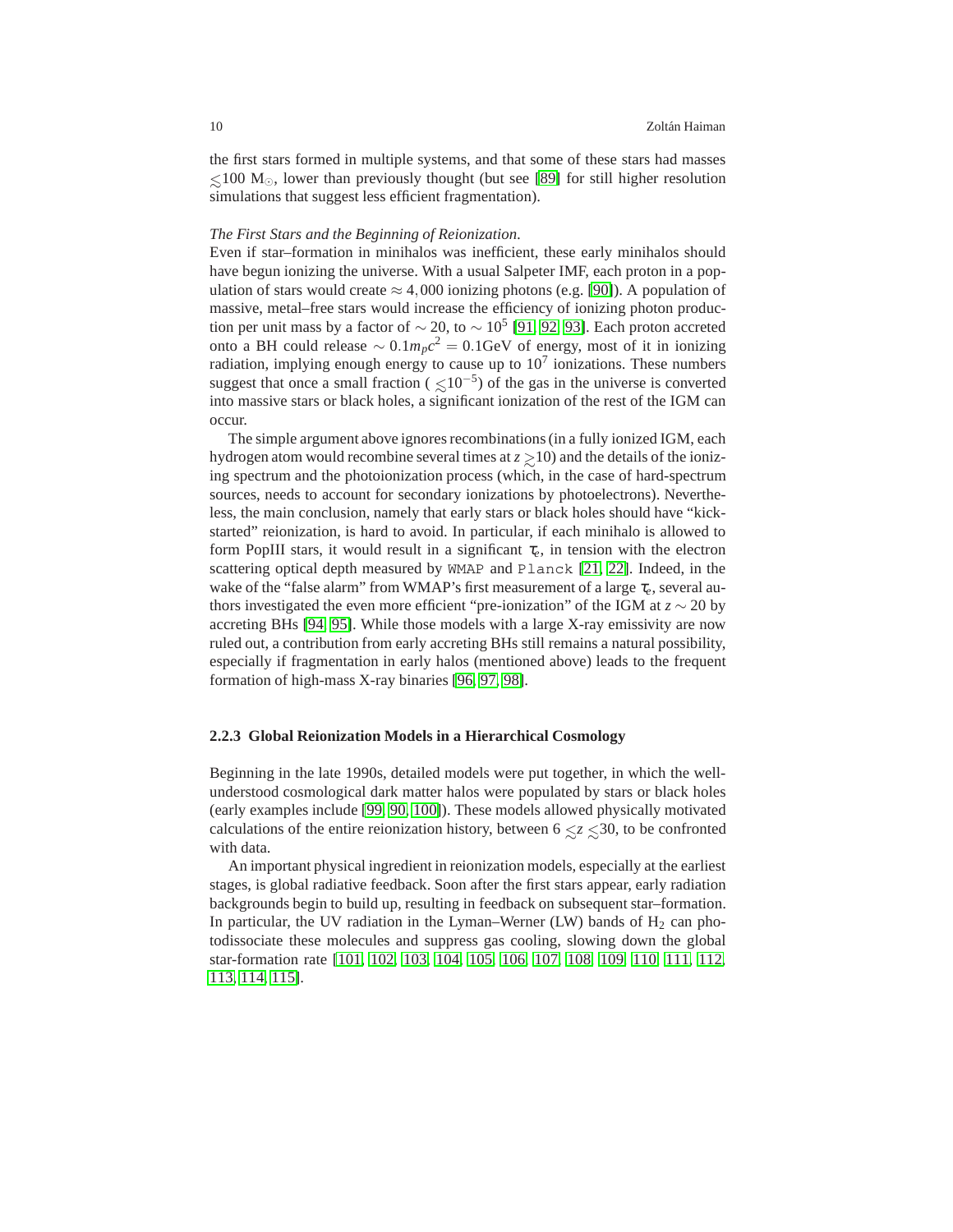If the metal–free stars forming in the early minihalos were indeed very massive  $(\sim 100 \, \text{M}_\odot)$ , then these stars would leave behind remnant BHs with similar masses [\[116\]](#page-18-19), and could produce significant X-rays, either by direct accretion or by forming high-mass X-ray binaries. A soft X-ray background at photon energies of  $\gtrsim$ 1keV, at which the early intergalactic medium (IGM) is optically thin, then provides further global feedback: both by heating the IGM, and by catalyzing  $H_2$  formation in collapsing halos [\[117,](#page-18-20) [118,](#page-18-21) [119,](#page-18-22) [120,](#page-18-23) [94,](#page-17-21) [121,](#page-18-24) [122,](#page-19-0) [123\]](#page-19-1).

On the other hand, if fragmentation was very efficient, and the typical PopIII stars had low masses, they would not leave BH remnants and they would have softer spectra, with copious infrared (IR) radiation at photon energies  $\sim$  1eV. Similar to LW and X–ray photons, these photons have a mean–free path comparable to the Hubble distance, building up an early IR background. If soft–spectrum stars, with masses of a few M<sub>☉</sub>, contributed  $≥0.3%$  of the UV background (or their mass fraction exceeded ∼ 80%), then their IR radiation would have dominated the global (negative) radiative feedback in the early Universe [\[124\]](#page-19-2). This feedback is different from the LW feedback from high-mass stars, and occurs through the photo-detachment of H<sup>−</sup> ions, necessary for efficient H<sup>2</sup> formation. Nevertheless, the baryon fraction which must be incorporated into low–mass stars in order to suppress  $H_2$ –cooling is comparable to the case of high-mass stars.

The net effect of the above long-range "global" feedback effects remains poorly understood. This is a significant outstanding question, as these feedback effects likely determined the earliest stages of the global reionization history. The difficulties with a self-consistent reionization model are two-fold. First, one needs a detailed ab-initio understanding of the feedback on individual protogalaxies with different masses and redshifts. Second, the feedback processes (such as photo–ionization heating,  $H_2$ -dissociation [\[125,](#page-19-3) [126\]](#page-19-4), and also metal-enrichment), are all affected by the strong clustering of the earliest sources. Semi-analytical models have included *either* various feedback effects (e.g. [\[100,](#page-18-3) [127,](#page-19-5) [128,](#page-19-6) [129,](#page-19-7) [130,](#page-19-8) [131\]](#page-19-9)) *or* the effect of source clustering on the HII bubble–size distribution (e.g. [\[132\]](#page-19-10)), but not yet both self-consistently. Only the first steps were taken towards such a self-consistent treatment, incorporating photo-ionization feedback, in a simplified way, into a model that partially captures the source clustering (only in the radial direction away from sources) [\[133\]](#page-19-11).

Numerical simulations do not have the dynamical range for an ab-initio treatment of this issue. The minihalos hosting the first stars arise from primordial perturbations on the scale of ∼ 10 (comoving)kpc. On the other hand, the global feedback effects operate over a distance comparable to the Hubble length,  $\sim 1$  Gpc. Even if one were to resolve a minihalo with only  $10<sup>3</sup>$  particles, 3D simulations would need to cover a factor of  $\sim 10^6$  in spatial scales (or contain  $10^{18}$  particles). Clearly, this can not be achieved by N-body simulations - let alone hydrodynamical simulations that include the basic physics, such as cooling, chemistry, and radiative transfer.<sup>[3](#page-10-0)</sup> Semi-numerical treatments [\[134\]](#page-19-12) can offer an order of magnitude higher dynamical range, and have incorporated radiative feedback [\[135\]](#page-19-13), but are still short of covering

<span id="page-10-0"></span><sup>&</sup>lt;sup>3</sup> For reference, the largest existing N-body simulation is the Millennium-XXL project with  $3 \times$  $10^{11}$  particles.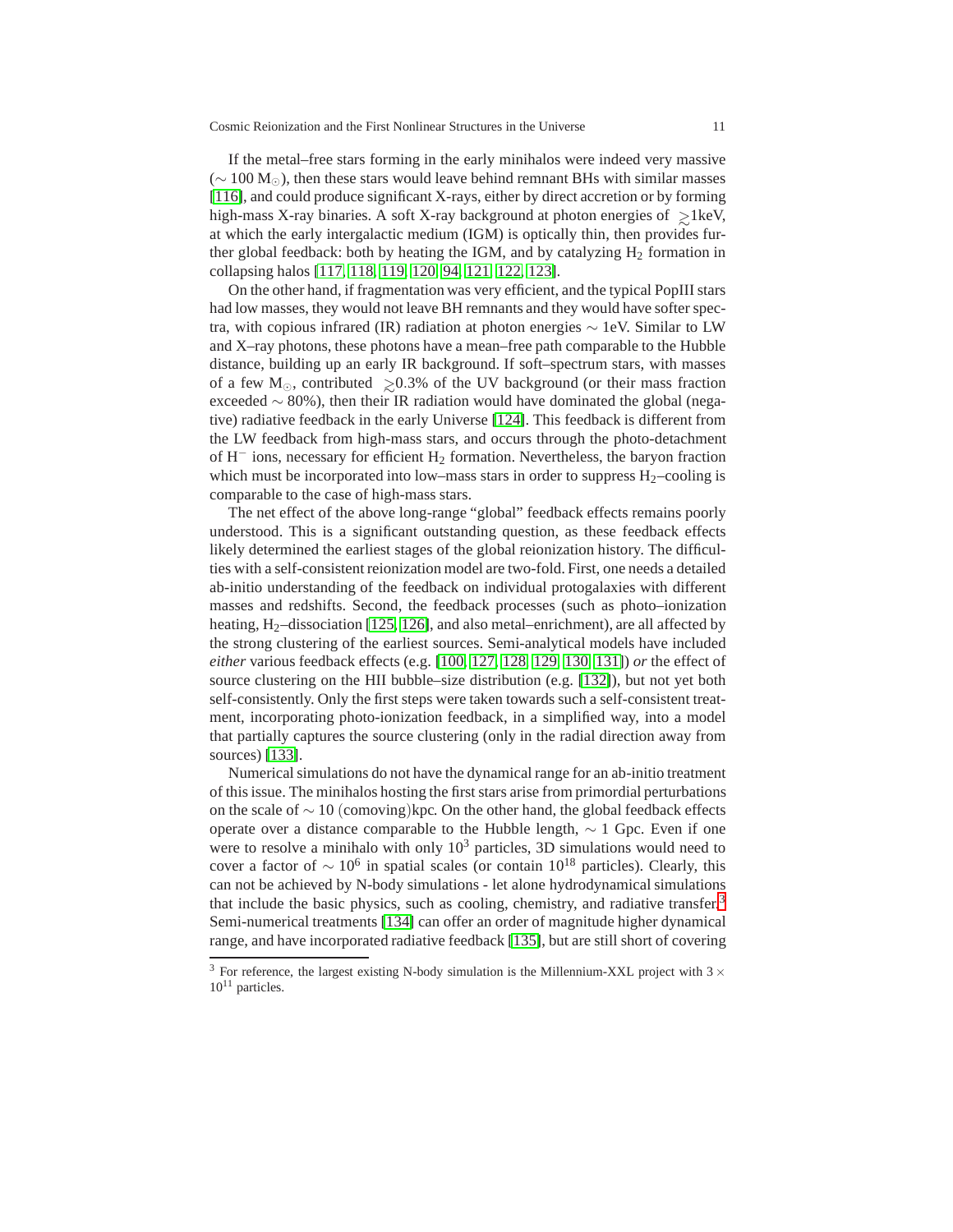the required range of scales (i.e. still to need to prescribe small-scale non-linear processes with sub-grid prescriptions).

## **2.2.4 Stars vs. Black Holes as Sources of Reionization**

As is clear from above, whether the first stars were formed as single stars, or in binaries, matters for the early stages of reionization. If the majority of the first stars formed high–mass X-ray binaries, they could have produced sufficient X–rays to significantly change the expected "Swiss–cheese" morphology of reionization[\[118,](#page-18-21) [119,](#page-18-22) [120,](#page-18-23) [121\]](#page-18-24). The thickness of the edges of the cosmological ionized regions would be of order the mean free path of the typical ionizing photon. For the UV photons from stars, this mean free path is small, resulting in sharply defined ionization fronts. But for the hard spectra of X-ray binaries (or more generally, accreting black holes), the mean free path can be long, comparable to the Hubble distance for photon energies above  $E > [(1 + z)/11]^{1/2} x_{\text{HI}}^{1/3} \text{ keV}$  (where  $x_{\text{HI}}$  is the mean neutral H fraction in the IGM). The diffuse nature of the boundaries of individual ionized regions could be detectable, in principle, through 21cm or  $Ly\alpha$  observations [\[136,](#page-19-14) [137\]](#page-19-15).

Since X-rays in the early Universe can travel across the Hubble distances, they can also change the global reionization topology. The X-rays would ionize and heat the plasma much more uniformly than stars (although they could increase the ionized fraction only to  $\sim$  20%; nearly all of the energy of the fast photo-electron from the first ionization will subsequently go into heating the IGM). If X–rays are sufficiently prevalent, a range of other interesting effects will occur: the extra heating will raise the pressure of the plasma everywhere, making it resistant to clumping, and more difficult to compress to form new galaxies [\[118,](#page-18-21) [49\]](#page-16-1). On the other hand, X–rays can penetrate the successfully collapsing protogalaxies and can ionize hydrogen and helium atoms in their interior. This will catalyze the formation of molecular hydrogen, and help the gas to cool and form new stars [\[103\]](#page-18-6). These effects will leave behind their signatures in the spatial distribution of neutral and ionized hydrogen and helium in the Universe. Distinguishing these different global morphologies could be possible in 21cm experiments [\[138\]](#page-19-16), or in the CMB through the kSZ effect [\[19\]](#page-14-18).

There are other possible sources of X–rays, in addition to binaries, connected to the formation of the first stars. One example is gas accretion onto the black–hole remnants left behind by the collapse of single (super)massive stars[\[116,](#page-18-19) [94,](#page-17-21) [95\]](#page-17-22). Another possible source is supernovae (SNe): if the first stars exploded as SNe, then similar X–rays would be produced by thermal emission from the gas heated by these SNe, and by the collisions between the energetic electrons produced in the SN explosion and the CMB photons [\[118\]](#page-18-21). Thermal emission from a hot ISM has indeed been found to dominate the soft X-ray emission in a sample of local star-forming galaxies [\[139\]](#page-19-17).

We emphasize that X-ray sources can not contribute significantly to reionization at lower redshifts, as they would then have overproduced the unresolved X-ray back-ground [\[46,](#page-15-23) [47,](#page-15-24) [48\]](#page-16-0), nor could they have elevated the ionized fraction to  $\geq 20\%$  at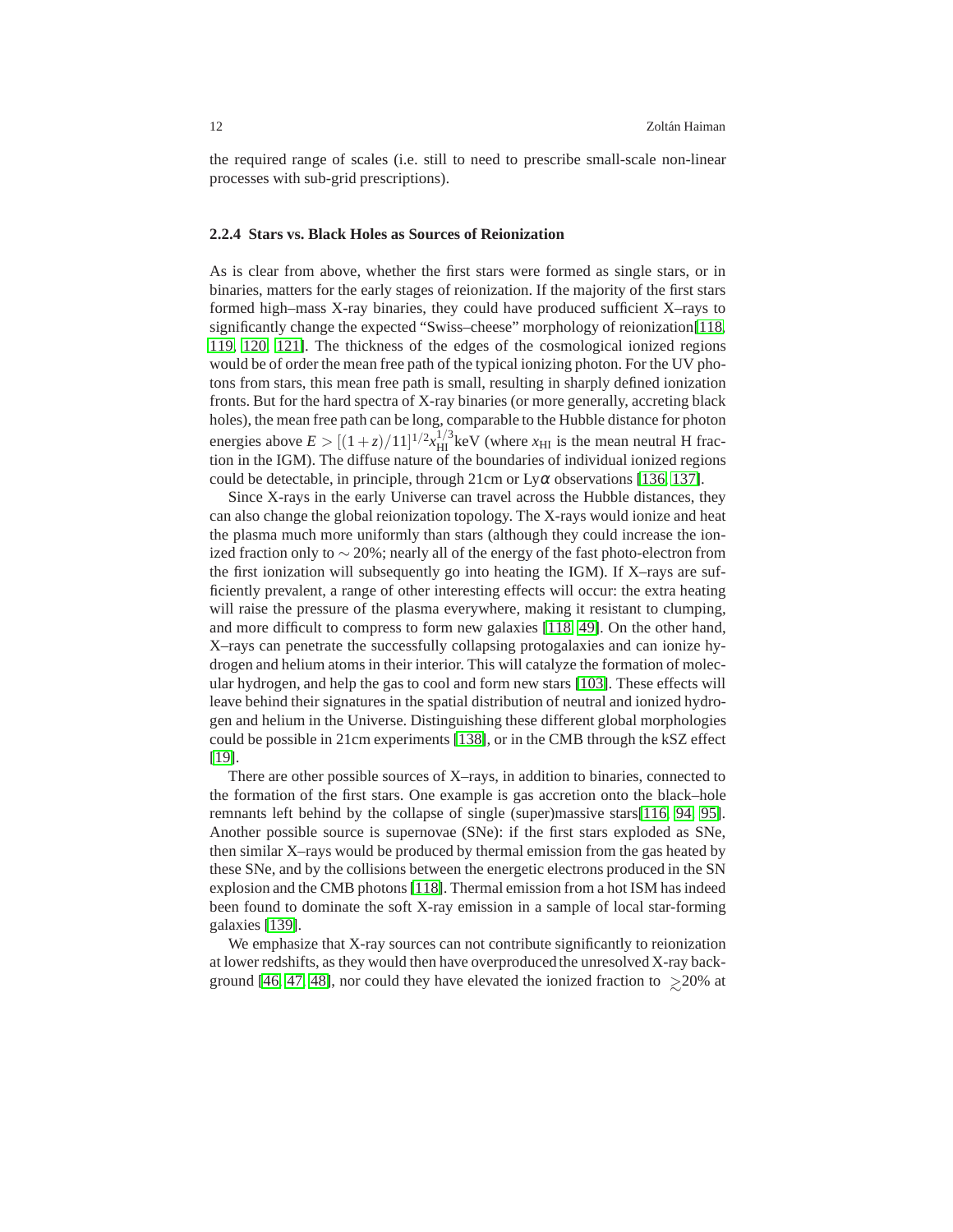early times. However, a smooth partial "pre"ionization by sources whose spectrum peaks near ∼ 1keV remains a plausible an interesting scenario.

In summary – the simplest possibility is that the first stars and black holes started reionizing the universe by redshift  $z \approx 15 - 25$ ; the process then was completed predominantly by small galaxies, in the redshift range  $6 \le z \le 10^{-4}$  $6 \le z \le 10^{-4}$  $6 \le z \le 10^{-4}$ . The relative contribution of these two types of sources is yet to be understood, especially at the earliest epochs; as is the net effect of the global radiation backgrounds that should build up early on. These are fundamental outstanding questions. The relative abundance of the two types of sources determined the global ionization topology, and their feedback processes likely drove global time-evolution of reionization.

Finally, for completeness, it is useful to note that there are several other, more exotic sources that may have contributed to reionization in principle. These include decay products of various different dark matter particles [\[141,](#page-19-18) [142,](#page-19-19) [143,](#page-19-20) [144,](#page-19-21) [145\]](#page-19-22), high energy cosmic rays [\[118,](#page-18-21) [146,](#page-19-23) [147\]](#page-20-0), or excess small-scale structure formation arising from primordial non-Gaussianities [\[148\]](#page-20-1), a running of the spectral index [\[73\]](#page-17-0), or a red spectral tilt [\[149,](#page-20-2) [15\]](#page-14-14). Many of these alternatives were proposed in the wake of the anomalously high  $\tau_e$  in the WMAP3 data, and, at the present time, there is no longer a need for these additional contributions.

# <span id="page-12-0"></span>**3 Can We Detect the First Stars Directly?**

As mentioned in the Introduction, reionization is a probe of the earliest light sources. The redshift and duration of reionization of reionization, inferred from quasar absorption spectra, 21cm signatures, and the CMB, will place a constraint on the host halos and the ionizing efficiencies. The observed level of "patchiness" will constrain the spectral hardness of the typical source, constrain the relative contribution of stars and black holes, and shed light on the birth and death of the first galaxies.

One may, however, ask: is this the best we can do, or is there a hope to directly detect the light from the first stars or black holes? It is simple to obtain a rough estimate for the stellar mass of in a proto-galaxy, or the mass of a bright (near-Eddington) black hole, which could be detected at the  $\sim$  1nJy detection threshold in a deep exposure with the *James Webb Space Telescope*. At  $z = 10$ , this requires a mass of about  $10^5$  M<sub>☉</sub>, either in stars [\[90\]](#page-17-17) or in a BH [\[100\]](#page-18-3). (The former is consistent with a recent detailed estimate [\[150\]](#page-20-3).) It is quite plausible (or even likely) that the *very first* galaxies and quasars were below this threshold.

So what hopes do we have of directly seeing the light of these first sources? I believe there are three possibilities.

First, observations can be about an order of magnitude more sensitive, using a foreground cluster to gravitationally lens and magnify the *z* ∼ 10 background sources. Indeed, there are two examples of detecting  $z = 8 - 10$  galaxies [\[151,](#page-20-4) [152\]](#page-20-5)

<span id="page-12-1"></span><sup>&</sup>lt;sup>4</sup> Reionization must end by *z* ∼ 6, as shown recently using the fraction of dark Lyα and Lyβ pixels in a sample of 22 quasars [\[140\]](#page-19-24)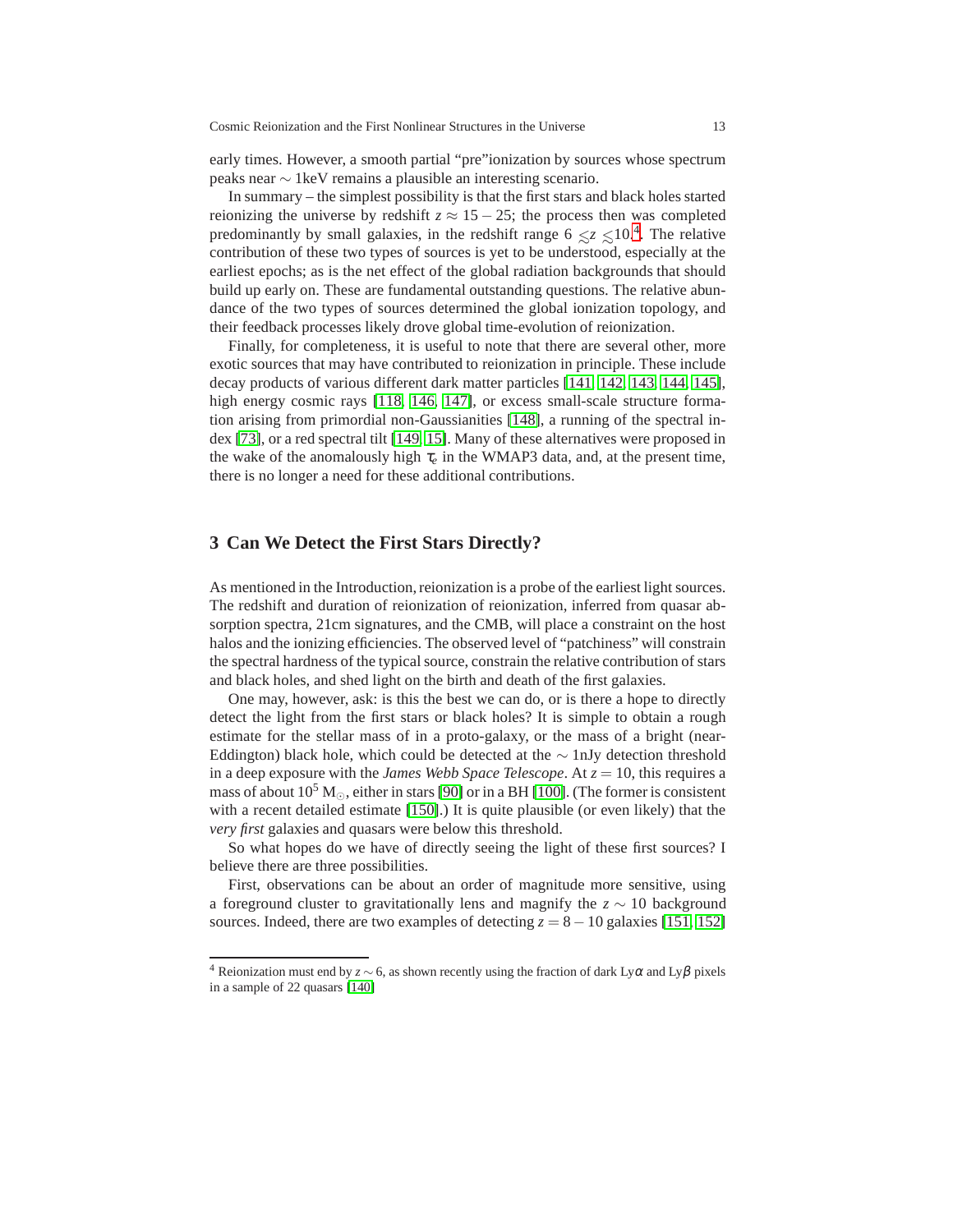using this technique on 28 foreground clusters the CLASH survey [\[153\]](#page-20-6). The ongoing Hubble Frontier Fields, going an order of magnitude deeper using 4-6 clusters. This technique gives a chance of discovering  $10^4$  M<sub>☉</sub> mini-galaxies or miniquasars at *z* ∼ 10.

Second, and most promising, would be to detect the individual supernovae (SNe) from the first stellar populations. Even "normal" core collapse SNe are bright enough to be visible well beyond  $z = 10$ , and the pair instability SNe expected from massive PopIII stars with  $\sim$  130 – 250 M<sub>☉</sub> would be even brighter. It has been shown that *JWST* could detect many hundreds of these SNe; the challenge will be that repeated observations will be required on many *JWST* fields, separated by years, to identify the slowly evolving light-curves of these ultra-distant SNe [\[154\]](#page-20-7).

Third, even if we cannot directly detect individual stars, black holes, or SNe, we can still directly detect their cumulative faint emission, through the technique known as "intensity mapping". In general this technique consists of "tomographic" observations of the fluctuating intensity in the emission lines from faint, individually undetectable sources [\[155,](#page-20-8) [156\]](#page-20-9). In practice, at least two emission lines are required, so that their spatial fluctuations (in sky position and in redshift space) can be cross–correlated, eliminating contaminating signals from a foreground line. The same technique can be applied, in principle, to the strong HeII 1640Å emission lines expected from the first generation PopIII stars, cross–correlated with CO emission from the same galaxies, or with 21cm emission from the IGM [\[157\]](#page-20-10). This would require a next-generation UV instrument (the example considered in [\[157\]](#page-20-10) is a space-borne 2m dish, with 100 individual detector pixels with spectral resolution R=1000).

# **4 The Future**

As the rest of this book will make clear, the future is bright, with JWST, ALMA, and several new 21cm experiments coming on line, allowing us to peer farther back in redshift. The main challenge will likely become to constrain parametric models, since it is unlikely that we will have full, ab-initio calculations of the reionization process incorporating all the relevant physics, on scales ranging from star-formation inside minihalos, to the global radiative feedback processes operating on the Hubble scale. With a combination of multiple observational probes, this will nevertheless give us a chance to understand the cosmic history of structure formation from its very beginning.

**Acknowledgements** I thank my students and collaborators, who taught me a lot about reionization, the US federal agencies NASA and NSF for funding much of my research, and Andrei Mesinger for the initiative to put together this volume, and his patience and dedication during the production process.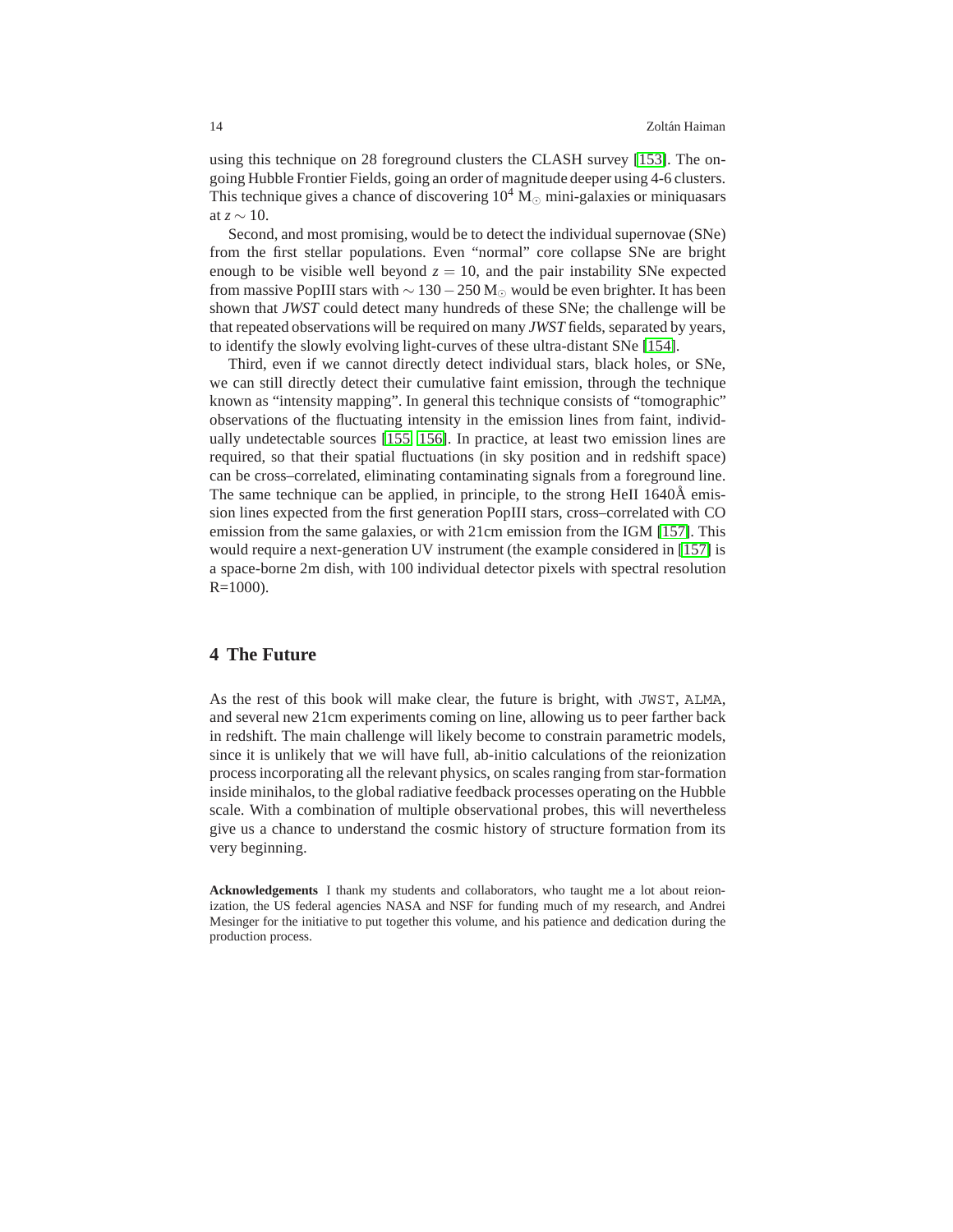## **References**

- <span id="page-14-1"></span><span id="page-14-0"></span>1. M. Schmidt. Large Redshifts of Five Quasi-Stellar Sources. *ApJ*, 141:1295, April 1965.
- 2. J. E. Gunn and B. A. Peterson. On the Density of Neutral Hydrogen in Intergalactic Space. *ApJ*, 142:1633–1641, November 1965.
- <span id="page-14-2"></span>3. A. A. Penzias and R. W. Wilson. A Measurement of Excess Antenna Temperature at 4080 Mc/s. *ApJ*, 142:419–421, July 1965.
- <span id="page-14-3"></span>4. R. A. Sunyaev and I. B. Zeldovich. Microwave background radiation as a probe of the contemporary structure and history of the universe. *ARAA*, 18:537–560, 1980.
- <span id="page-14-4"></span>5. C. J. Hogan, N. Kaiser, and M. J. Rees. Interpretation of anisotropy in the cosmic background radiation. *Royal Society of London Philosophical Transactions Series A*, 307:97–109, October 1982.
- <span id="page-14-5"></span>6. L. Hernquist, N. Katz, D. H. Weinberg, and J. Miralda-Escudé. The Lyman-Alpha Forest in the Cold Dark Matter Model. *ApJ*, 457:L51, February 1996.
- <span id="page-14-6"></span>7. F. Haardt and P. Madau. Radiative Transfer in a Clumpy Universe. II. The Ultraviolet Extragalactic Background. *ApJ*, 461:20, April 1996.
- <span id="page-14-7"></span>8. Z. Haiman and L. Knox. Reionization of the Intergalactic Medium and its Effect on the CMB. In A. de Oliveira-Costa and M. Tegmark, editors, *Microwave Foregrounds*, volume 181 of *Astronomical Society of the Pacific Conference Series*, page 227, 1999.
- <span id="page-14-8"></span>9. W. Hu and S. Dodelson. Cosmic Microwave Background Anisotropies. *ARAA*, 40:171–216, 2002.
- <span id="page-14-9"></span>10. M. Zaldarriaga, L. Colombo, E. Komatsu, A. Lidz, M. Mortonson, S. P. Oh, E. Pierpaoli, L. Verde, and O. Zahn. CMBPol Mission Concept Study: Reionization Science with the Cosmic Microwave Background. *CMBPol White Paper, e-print [arXiv:0811.3918](http://arxiv.org/abs/0811.3918)*, November 2008.
- <span id="page-14-10"></span>11. W. Hu and M. White. The Damping Tail of Cosmic Microwave Background Anisotropies. *ApJ*, 479:568–579, April 1997.
- <span id="page-14-11"></span>12. C. J. Hogan, N. Kaiser, and M. J. Rees. Interpretation of anisotropy in the cosmic background radiation. *Royal Society of London Philosophical Transactions Series A*, 307:97–109, October 1982.
- <span id="page-14-12"></span>13. M. Zaldarriaga, D. N. Spergel, and U. Seljak. Microwave Background Constraints on Cosmological Parameters. *ApJ*, 488:1–13, October 1997.
- <span id="page-14-13"></span>14. M. Kaplinghat, M. Chu, Z. Haiman, G. P. Holder, L. Knox, and C. Skordis. Probing the Reionization History of the Universe using the Cosmic Microwave Background Polarization. *ApJ*, 583:24–32, January 2003.
- <span id="page-14-14"></span>15. M. J. Mortonson and W. Hu. Model-Independent Constraints on Reionization from Large-Scale Cosmic Microwave Background Polarization. *ApJ*, 672:737–751, January 2008.
- <span id="page-14-15"></span>16. A. Gruzinov and W. Hu. Secondary Cosmic Microwave Background Anisotropies in a Universe Reionized in Patches. *ApJ*, 508:435–439, December 1998.
- <span id="page-14-16"></span>17. L. Knox, R. Scoccimarro, and S. Dodelson. Impact of Inhomogeneous Reionization on Cosmic Microwave Background Anisotropy. *Physical Review Letters*, 81:2004–2007, September 1998.
- <span id="page-14-17"></span>18. M. G. Santos, A. Cooray, Z. Haiman, L. Knox, and C.-P. Ma. Small-Scale Cosmic Microwave Background Temperature and Polarization Anisotropies Due to Patchy Reionization. *ApJ*, 598:756–766, December 2003.
- <span id="page-14-18"></span>19. A. Mesinger, M. McQuinn, and D. N. Spergel. The kinetic Sunyaev-Zel'dovich signal from inhomogeneous reionization: a parameter space study. *MNRAS*, 422:1403–1417, May 2012.
- <span id="page-14-19"></span>20. P. A. R. Ade, N. Aghanim, M. Arnaud, M. Ashdown, J. Aumont, C. Baccigalupi, A. J. Banday, R. B. Barreiro, J. G. Bartlett, et al. Planck 2015 results. XIII. Cosmological parameters. *A&A, submitted; e-print [arXiv:1502.01589](http://arxiv.org/abs/1502.01589)*, February 2015.
- <span id="page-14-20"></span>21. Z. Haiman and G. L. Bryan. Was Star Formation Suppressed in High-Redshift Minihalos? *ApJ*, 650:7–11, October 2006.
- <span id="page-14-21"></span>22. E. Visbal, Z. Haiman, and G. L. Bryan. Limits on Population III star formation in minihaloes implied by Planck. *MNRAS*, 453:4456–4466, November 2015.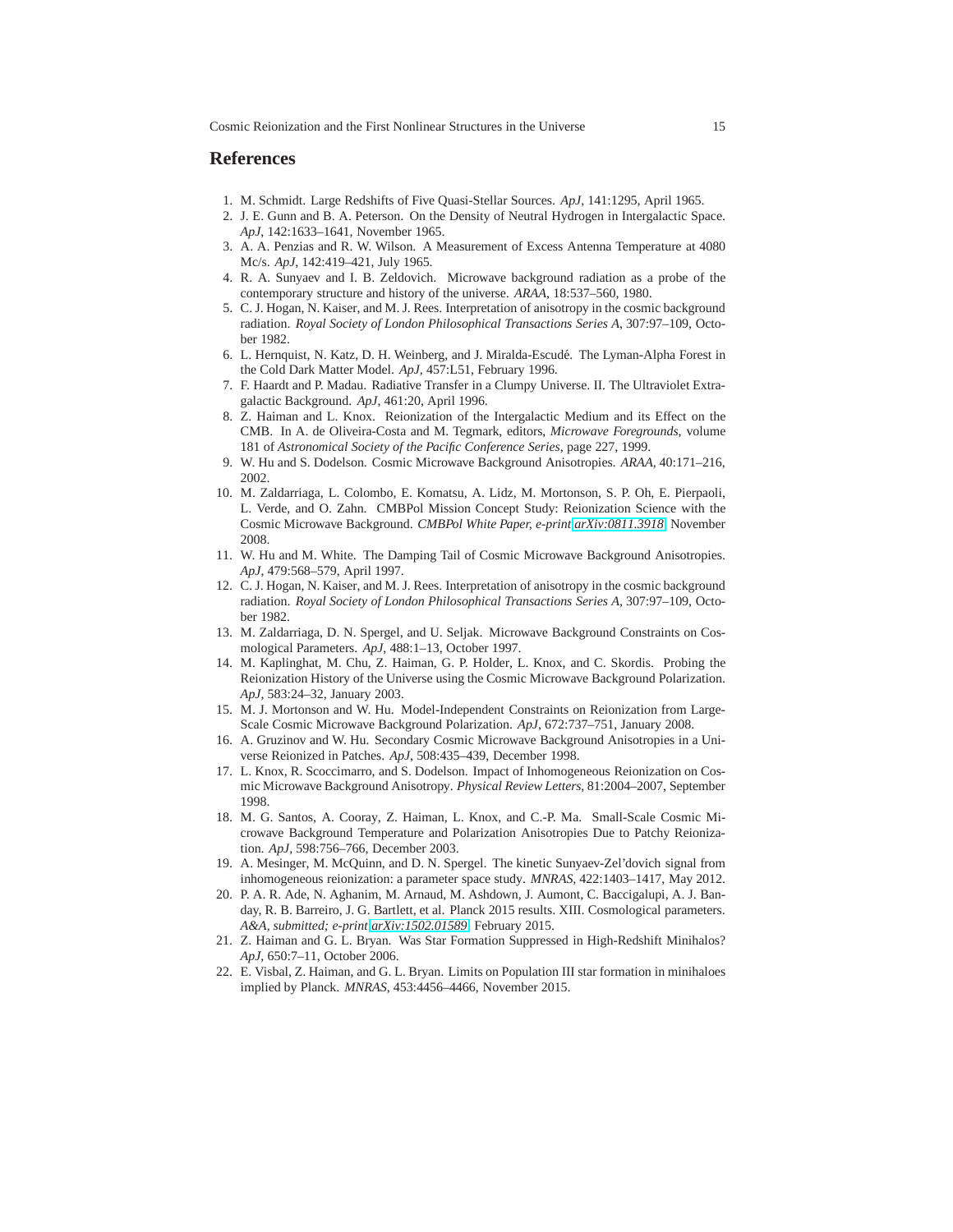- <span id="page-15-1"></span><span id="page-15-0"></span>23. G. B. Field. Absorption by Intergalactic Hydrogen. *ApJ*, 135:684–693, May 1962.
- 24. C. J. Hogan and M. J. Rees. Spectral appearance of non-uniform gas at high Z. *MNRAS*, 188:791–798, September 1979.
- <span id="page-15-2"></span>25. K. Subramanian and T. Padmanabhan. Neutral Hydrogen at High Redshifts as a Probe of Structure Formation - Part One - Post-Cobe Analysis of CDM and HDM Models. *MNRAS*, 265:101, November 1993.
- <span id="page-15-3"></span>26. P. Madau, A. Meiksin, and M. J. Rees. 21 Centimeter Tomography of the Intergalactic Medium at High Redshift. *ApJ*, 475:429–444, February 1997.
- <span id="page-15-4"></span>27. P. Tozzi, P. Madau, A. Meiksin, and M. J. Rees. Radio Signatures of H I at High Redshift: Mapping the End of the "Dark Ages". *ApJ*, 528:597–606, January 2000.
- <span id="page-15-5"></span>28. S. R. Furlanetto, S. P. Oh, and F. H. Briggs. Cosmology at low frequencies: The 21 cm transition and the high-redshift Universe. *Physics Reports*, 433:181–301, October 2006.
- <span id="page-15-6"></span>29. J. Miralda-Escudé. Reionization of the Intergalactic Medium and the Damping Wing of the Gunn-Peterson Trough. *ApJ*, 501:15–22, July 1998.
- <span id="page-15-7"></span>30. P. R. Shapiro and M. L. Giroux. Cosmological H II regions and the photoionization of the intergalactic medium. *ApJ*, 321:L107–L112, October 1987.
- <span id="page-15-8"></span>31. R. Cen and Z. Haiman. Quasar Strömgren Spheres Before Cosmological Reionization. ApJ, 542:L75–L78, October 2000.
- <span id="page-15-9"></span>32. Z. Haiman and A. Loeb. Determining the Redshift of Reionization from the Spectra of High-Redshift Sources. *ApJ*, 519:479–485, July 1999.
- <span id="page-15-10"></span>33. J. Miralda-Escudé, M. Haehnelt, and M. J. Rees. Reionization of the Inhomogeneous Universe. *ApJ*, 530:1–16, February 2000.
- <span id="page-15-11"></span>34. A. Mesinger and Z. Haiman. Evidence of a Cosmological Strömgren Surface and of Significant Neutral Hydrogen Surrounding the Quasar SDSS J1030+0524. *ApJ*, 611:L69–L72, August 2004.
- <span id="page-15-12"></span>35. R. H. Becker, X. Fan, R. L. White, M. A. Strauss, V. K. Narayanan, R. H. Lupton, J. E. Gunn, J. Annis, N. A. Bahcall, J. Brinkmann, A. J. Connolly, I. Csabai, P. C. Czarapata, M. Doi, T. M. Heckman, G. S. Hennessy, Ž. Ivezić, G. R. Knapp, D. Q. Lamb, T. A. McKay, J. A. Munn, T. Nash, R. Nichol, J. R. Pier, G. T. Richards, D. P. Schneider, C. Stoughton, A. S. Szalay, A. R. Thakar, and D. G. York. Evidence for Reionization at z~6: Detection of a Gunn-Peterson Trough in a z=6.28 Quasar. *AJ*, 122:2850–2857, December 2001.
- <span id="page-15-14"></span><span id="page-15-13"></span>36. R. Barkana. Did the universe reionize at redshift six? *New Ast.*, 7:85–100, March 2002.
- <span id="page-15-15"></span>37. R. B. Partridge and P. J. E. Peebles. Are Young Galaxies Visible? *ApJ*, 147:868, March 1967.
- 38. E. M. Hu, L. L. Cowie, and R. G. McMahon. The Density of  $Ly\alpha$  Emitters at Very High Redshift. *ApJ*, 502:L99–L103, August 1998.
- <span id="page-15-16"></span>39. Z. Haiman and M. Spaans. Models for Dusty Ly<sup>α</sup> Emitters at High Redshift. *ApJ*, 518:138– 144, June 1999.
- <span id="page-15-17"></span>40. M. Ouchi, K. Shimasaku, H. Furusawa, T. Saito, M. Yoshida, M. Akiyama, Y. Ono, T. Yamada, K. Ota, N. Kashikawa, M. Iye, T. Kodama, S. Okamura, C. Simpson, and M. Yoshida. Statistics of 207 Ly $\alpha$  Emitters at a Redshift Near 7: Constraints on Reionization and Galaxy Formation Models. *ApJ*, 723:869–894, November 2010.
- <span id="page-15-18"></span>41. Z. Haiman. The Detectability of High-Redshift  $Ly\alpha$  Emission Lines prior to the Reionization of the Universe. *ApJ*, 576:L1–L4, September 2002.
- <span id="page-15-19"></span>42. M. R. Santos. Probing reionization with Lyman <sup>α</sup> emission lines. *MNRAS*, 349:1137–1152, April 2004.
- <span id="page-15-20"></span>43. M. Dijkstra, A. Lidz, and J. S. B. Wyithe. The impact of The IGM on high-redshift  $Ly\alpha$ emission lines. *MNRAS*, 377:1175–1186, May 2007.
- <span id="page-15-21"></span>44. M. Dijkstra, J. S. B. Wyithe, and Z. Haiman. Luminosity functions of  $Ly\alpha$  emitting galaxies and cosmic reionization of hydrogen. *MNRAS*, 379:253–259, July 2007.
- <span id="page-15-22"></span>45. M. Kuhlen and C.-A. Faucher-Giguère. Concordance models of reionization: implications for faint galaxies and escape fraction evolution. *MNRAS*, 423:862–876, June 2012.
- <span id="page-15-23"></span>46. M. Dijkstra, Z. Haiman, and A. Loeb. A Limit from the X-Ray Background on the Contribution of Quasars to Reionization. *ApJ*, 613:646–654, October 2004.
- <span id="page-15-24"></span>47. R. Salvaterra, F. Haardt, and A. Ferrara. Cosmic backgrounds from miniquasars. *MNRAS*, 362:L50–L54, September 2005.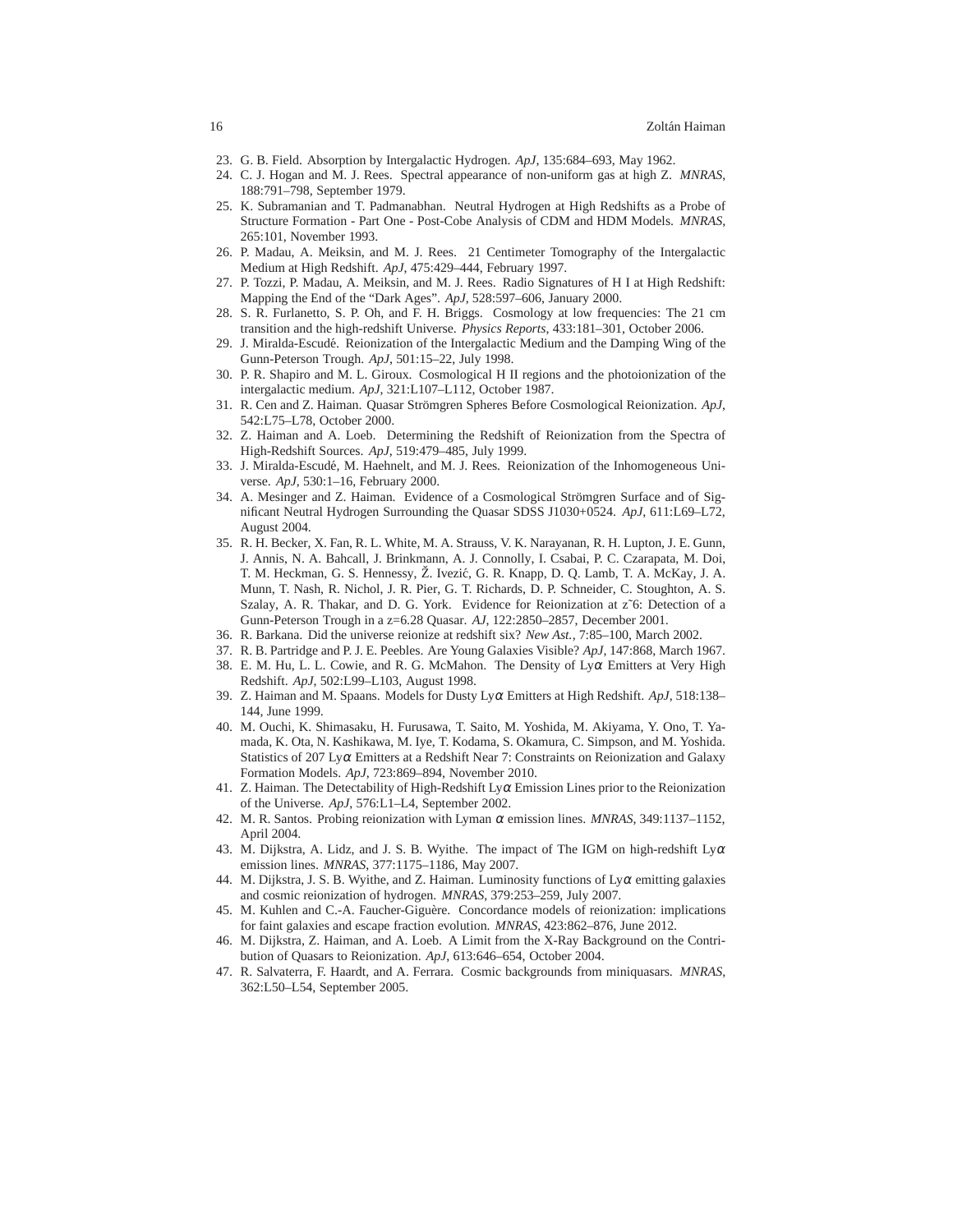<span id="page-16-0"></span>Cosmic Reionization and the First Nonlinear Structures in the Universe 17

- <span id="page-16-1"></span>48. M. McQuinn. Constraints on X-ray emissions from the reionization era. *MNRAS*, 426:1349– 1360, October 2012.
- 49. T. Tanaka and Z. Haiman. The Assembly of Supermassive Black Holes at High Redshifts. *ApJ*, 696:1798–1822, May 2009.
- <span id="page-16-2"></span>50. R. Salvaterra, F. Haardt, M. Volonteri, and A. Moretti. Limits on the high redshift growth of massive black holes. *A&A*, 545:L6, September 2012.
- <span id="page-16-4"></span><span id="page-16-3"></span>51. W. C. Saslaw and D. Zipoy. Molecular Hydrogen in Pre-galactic Gas Clouds. *Nature*, 216:976–978, December 1967.
- 52. E. Visbal, Z. Haiman, and G. L. Bryan. A no-go theorem for direct collapse black holes without a strong ultraviolet background. *MNRAS*, 442:L100–L104, July 2014.
- <span id="page-16-6"></span><span id="page-16-5"></span>53. S. Lepp and J. M. Shull. Molecules in the early universe. *ApJ*, 280:465–469, May 1984.
- 54. T. Hirasawa. Formation of Protogalaxies and Molecular Processes in Hydrogen Gas. *Progress of Theoretical Physics*, 42:523–543, September 1969.
- <span id="page-16-7"></span>55. T. Matsuda, H. Satō, and H. Takeda. Cooling of Pre-Galactic Gas Clouds by Hydrogen Molecule. *Progress of Theoretical Physics*, 42:219–233, August 1969.
- <span id="page-16-21"></span>56. E. Alizadeh and C. M. Hirata. Molecular hydrogen in the cosmic recombination epoch. *PRD*, 84(8):083011, October 2011.
- <span id="page-16-8"></span>57. J. B. Hutchins. The thermal effects of H2 molecules in rotating and collapsing spheroidal gas clouds. *ApJ*, 205:103–121, April 1976.
- <span id="page-16-10"></span><span id="page-16-9"></span>58. J. Silk. The first stars. *MNRAS*, 205:705–718, November 1983.
- 59. F. Palla, E. E. Salpeter, and S. W. Stahler. Primordial star formation The role of molecular hydrogen. *ApJ*, 271:632–641, August 1983.
- <span id="page-16-12"></span><span id="page-16-11"></span>60. P. J. E. Peebles and R. H. Dicke. Origin of the Globular Star Clusters. *ApJ*, 154:891–+, December 1968.
- 61. P. J. E. Peebles. The Black-Body Radiation Content of the Universe and the Formation of Galaxies. *ApJ*, 142:1317, November 1965.
- <span id="page-16-13"></span>62. M. J. Rees and J. P. Ostriker. Cooling, dynamics and fragmentation of massive gas clouds - Clues to the masses and radii of galaxies and clusters. *MNRAS*, 179:541–559, June 1977.
- <span id="page-16-14"></span>63. S. D. M. White and M. J. Rees. Core condensation in heavy halos - A two-stage theory for galaxy formation and clustering. *MNRAS*, 183:341–358, May 1978.
- <span id="page-16-15"></span>64. A. Dekel and J. Silk. The origin of dwarf galaxies, cold dark matter, and biased galaxy formation. *ApJ*, 303:39–55, April 1986.
- <span id="page-16-16"></span>65. J. Silk. On the fragmentation of cosmic gas clouds. I - The formation of galaxies and the first generation of stars. *ApJ*, 211:638–648, February 1977.
- <span id="page-16-17"></span>66. A. Kashlinsky and M. J. Rees. Formation of population III stars and pregalactic evolution. *MNRAS*, 205:955–971, December 1983.
- <span id="page-16-18"></span>67. Z. Haiman, A. A. Thoul, and A. Loeb. Cosmological Formation of Low-Mass Objects. *ApJ*, 464:523, June 1996.
- <span id="page-16-19"></span>68. M. Tegmark, J. Silk, M. J. Rees, A. Blanchard, T. Abel, and F. Palla. How Small Were the First Cosmological Objects? *ApJ*, 474:1, January 1997.
- <span id="page-16-20"></span>69. G. Hinshaw, D. Larson, E. Komatsu, D. N. Spergel, C. L. Bennett, J. Dunkley, M. R. Nolta, M. Halpern, R. S. Hill, N. Odegard, L. Page, K. M. Smith, J. L. Weiland, B. Gold, N. Jarosik, A. Kogut, M. Limon, S. S. Meyer, G. S. Tucker, E. Wollack, and E. L. Wright. Nine-year Wilkinson Microwave Anisotropy Probe (WMAP) Observations: Cosmological Parameter Results. *ApJS*, 208:19, October 2013.
- <span id="page-16-24"></span>70. S. Naoz, S. Noter, and R. Barkana. The first stars in the Universe. *MNRAS*, 373:L98–L102, November 2006.
- <span id="page-16-22"></span>71. N. Yoshida, A. Sokasian, L. Hernquist, and V. Springel. Early Structure Formation and Reionization in a Warm Dark Matter Cosmology. *ApJ*, 591:L1–L4, July 2003.
- <span id="page-16-23"></span>72. V. Springel, S. D. M. White, A. Jenkins, C. S. Frenk, N. Yoshida, L. Gao, J. Navarro, R. Thacker, D. Croton, J. Helly, J. A. Peacock, S. Cole, P. Thomas, H. Couchman, A. Evrard, J. Colberg, and F. Pearce. Simulations of the formation, evolution and clustering of galaxies and quasars. *Nature*, 435:629–636, June 2005.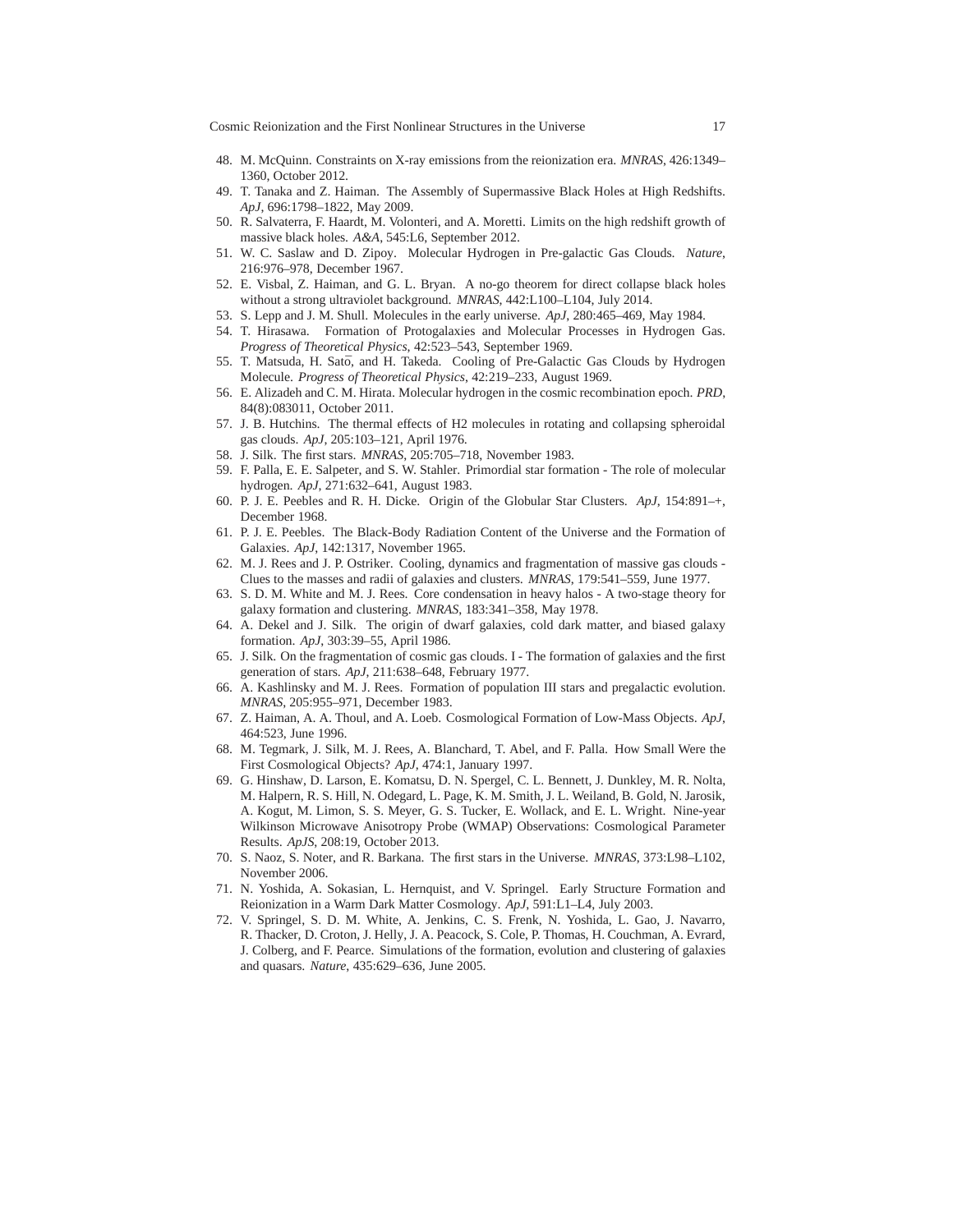- <span id="page-17-0"></span>73. N. Yoshida, A. Sokasian, L. Hernquist, and V. Springel. Early Structure Formation and Reionization in a Cosmological Model with a Running Primordial Power Spectrum. *ApJ*, 598:73–85, November 2003.
- <span id="page-17-1"></span>74. R. Barkana, Z. Haiman, and J. P. Ostriker. Constraints on Warm Dark Matter from Cosmological Reionization. *ApJ*, 558:482–496, September 2001.
- <span id="page-17-2"></span>75. F. Pacucci, A. Mesinger, and Z. Haiman. Focusing on warm dark matter with lensed highredshift galaxies. *MNRAS*, 435:L53–L57, August 2013.
- <span id="page-17-3"></span>76. R. S. de Souza, A. Mesinger, A. Ferrara, Z. Haiman, R. Perna, and N. Yoshida. Constraints on warm dark matter models from high-redshift long gamma-ray bursts. *MNRAS*, 432:3218– 3227, July 2013.
- <span id="page-17-4"></span>77. T. Abel, G. L. Bryan, and M. L. Norman. The Formation and Fragmentation of Primordial Molecular Clouds. *ApJ*, 540:39–44, September 2000.
- <span id="page-17-5"></span>78. V. Bromm, P. S. Coppi, and R. B. Larson. The Formation of the First Stars. I. The Primordial Star-forming Cloud. *ApJ*, 564:23–51, January 2002.
- <span id="page-17-6"></span>79. N. Yoshida, T. Abel, L. Hernquist, and N. Sugiyama. Simulations of Early Structure Formation: Primordial Gas Clouds. *ApJ*, 592:645–663, August 2003.
- <span id="page-17-8"></span><span id="page-17-7"></span>80. F. H. Shu. Self-similar collapse of isothermal spheres and star formation. *ApJ*, 214:488–497, June 1977.
- 81. B. W. O'Shea and M. L. Norman. Population III Star Formation in a <sup>Λ</sup>CDM Universe. I. The Effect of Formation Redshift and Environment on Protostellar Accretion Rate. *ApJ*, 654:66–92, January 2007.
- <span id="page-17-9"></span>82. J. H. Wise, M. J. Turk, and T. Abel. Resolving the Formation of Protogalaxies. II. Central Gravitational Collapse. *ApJ*, 682:745–757, August 2008.
- <span id="page-17-10"></span>83. C. Shang, G. L. Bryan, and Z. Haiman. Supermassive black hole formation by direct collapse: keeping protogalactic gas H<sub>2</sub> free in dark matter haloes with virial temperatures T<sub>vir</sub>  $\gtrsim 10^4$ K. *MNRAS*, 402:1249–1262, February 2010.
- <span id="page-17-11"></span>84. M. J. Turk, T. Abel, and B. O'Shea. The Formation of Population III Binaries from Cosmological Initial Conditions. *Science*, 325:601–, July 2009.
- <span id="page-17-12"></span>85. A. Stacy, T. H. Greif, and V. Bromm. The first stars: formation of binaries and small multiple systems. *MNRAS*, 403:45–60, March 2010.
- <span id="page-17-13"></span>86. T. H. Greif, V. Springel, S. D. M. White, S. C. O. Glover, P. C. Clark, R. J. Smith, R. S. Klessen, and V. Bromm. Simulations on a Moving Mesh: The Clustered Formation of Population III Protostars. *ApJ*, 737:75, August 2011.
- <span id="page-17-14"></span>87. P. C. Clark, S. C. O. Glover, R. S. Klessen, and V. Bromm. Gravitational Fragmentation in Turbulent Primordial Gas and the Initial Mass Function of Population III Stars. *ApJ*, 727:110, February 2011.
- <span id="page-17-15"></span>88. J. Prieto, P. Padoan, R. Jimenez, and L. Infante. Population III Stars from Turbulent Fragmentation at Redshift ˜11. *ApJ*, 731:L38, April 2011.
- <span id="page-17-16"></span>89. M. J. Turk, J. S. Oishi, T. Abel, and G. L. Bryan. Magnetic Fields in Population III Star Formation. *ApJ*, 745:154, February 2012.
- <span id="page-17-17"></span>90. Z. Haiman and A. Loeb. Signatures of Stellar Reionization of the Universe. *ApJ*, 483:21–37, July 1997.
- <span id="page-17-18"></span>91. J. Tumlinson and J. M. Shull. Zero-Metallicity Stars and the Effects of the First Stars on Reionization. *ApJ*, 528:L65–L68, January 2000.
- <span id="page-17-19"></span>92. V. Bromm, R. P. Kudritzki, and A. Loeb. Generic Spectrum and Ionization Efficiency of a Heavy Initial Mass Function for the First Stars. *ApJ*, 552:464–472, May 2001.
- <span id="page-17-20"></span>93. D. Schaerer. On the properties of massive Population III stars and metal-free stellar populations. *A&A*, 382:28–42, January 2002.
- <span id="page-17-21"></span>94. P. Madau, M. J. Rees, M. Volonteri, F. Haardt, and S. P. Oh. Early Reionization by Miniquasars. *ApJ*, 604:484–494, April 2004.
- <span id="page-17-22"></span>95. M. Ricotti and J. P. Ostriker. X-ray pre-ionization powered by accretion on the first black holes - I. A model for the WMAP polarization measurement. *MNRAS*, 352:547–562, August 2004.
- <span id="page-17-23"></span>96. A. Mesinger, A. Ferrara, and D. S. Spiegel. Signatures of X-rays in the early Universe. *MNRAS*, 431:621–637, May 2013.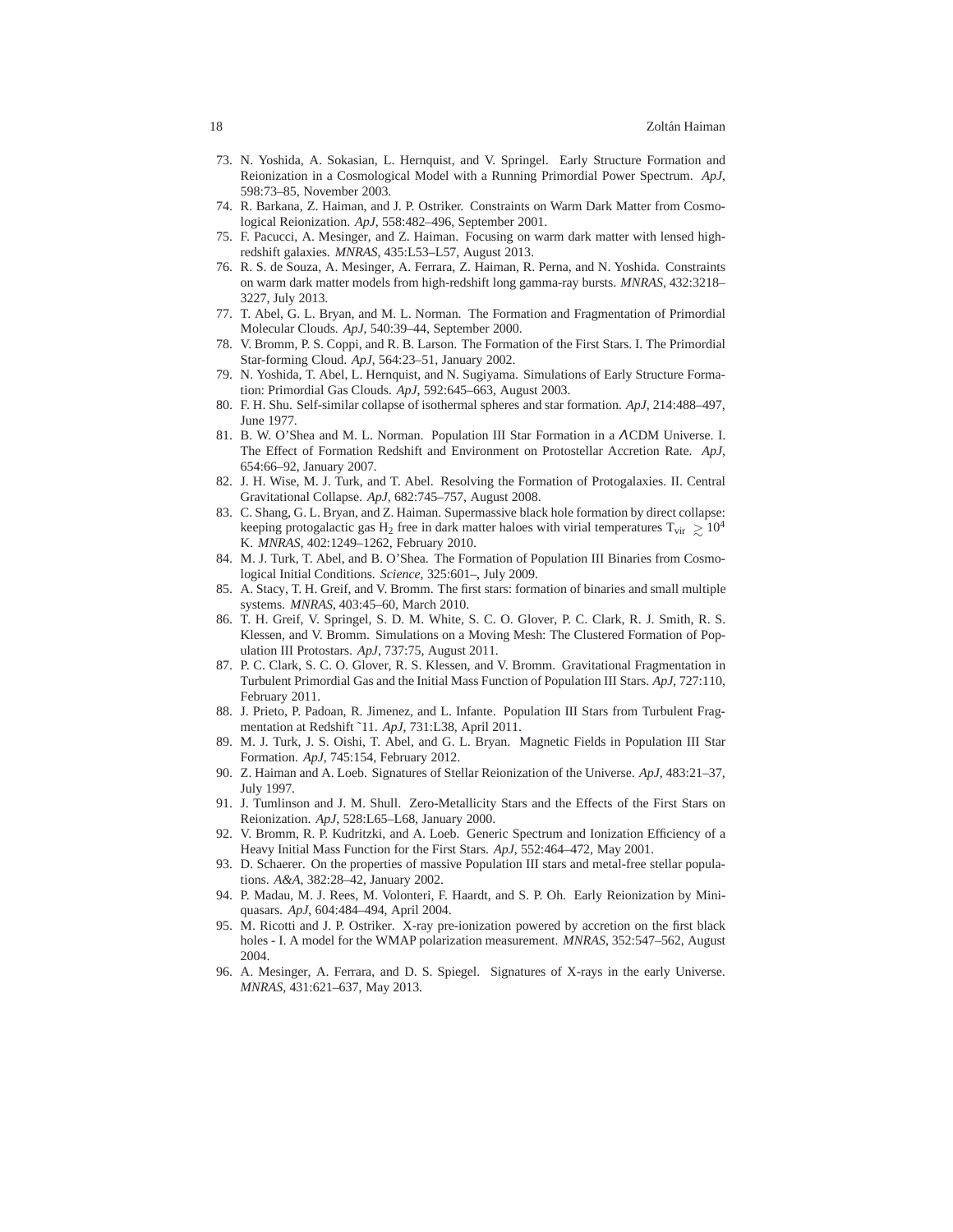<span id="page-18-0"></span>Cosmic Reionization and the First Nonlinear Structures in the Universe 19

- 97. M. Jeon, A. H. Pawlik, V. Bromm, and M. Milosavljević. Radiative feedback from highmass X-ray binaries on the formation of the first galaxies and early reionization. *MNRAS*, 440:3778–3796, June 2014.
- <span id="page-18-1"></span>98. T. Tanaka, R. Perna, and Z. Haiman. X-ray emission from high-redshift miniquasars: self-regulating the population of massive black holes through global warming. *MNRAS*, 425:2974–2987, October 2012.
- <span id="page-18-2"></span>99. P. R. Shapiro, M. L. Giroux, and A. Babul. Reionization in a cold dark matter universe: The feedback of galaxy formation on the intergalactic medium. *ApJ*, 427:25–50, May 1994.
- <span id="page-18-3"></span>100. Z. Haiman and A. Loeb. Observational Signatures of the First Quasars. *ApJ*, 503:505–517, August 1998.
- <span id="page-18-4"></span>101. Z. Haiman, M. J. Rees, and A. Loeb. Destruction of Molecular Hydrogen during Cosmological Reionization. *ApJ*, 476:458–+, February 1997.
- <span id="page-18-5"></span>102. K. Omukai and R. Nishi. Photodissociative Regulation of Star Formation in Metal-free Pregalactic Clouds. *ApJ*, 518:64–68, June 1999.
- <span id="page-18-6"></span>103. Z. Haiman, T. Abel, and M. J. Rees. The Radiative Feedback of the First Cosmological Objects. *ApJ*, 534:11–24, May 2000.
- <span id="page-18-7"></span>104. B. Ciardi, A. Ferrara, and T. Abel. Intergalactic *H*<sup>2</sup> Photodissociation and the Soft Ultraviolet Background Produced by Population III Objects. *ApJ*, 533:594–600, April 2000.
- <span id="page-18-8"></span>105. M. E. Machacek, G. L. Bryan, and T. Abel. Simulations of Pregalactic Structure Formation with Radiative Feedback. *ApJ*, 548:509–521, February 2001.
- <span id="page-18-9"></span>106. M. Ricotti, N. Y. Gnedin, and J. M. Shull. Feedback from Galaxy Formation: Production and Photodissociation of Primordial *H*2. *ApJ*, 560:580–591, October 2001.
- <span id="page-18-10"></span>107. M. Ricotti, N. Y. Gnedin, and J. M. Shull. The Fate of the First Galaxies. I. Self-consistent Cosmological Simulations with Radiative Transfer. *ApJ*, 575:33–48, August 2002.
- <span id="page-18-11"></span>108. A. Mesinger, G. L. Bryan, and Z. Haiman. Ultraviolet Radiative Feedback on High-Redshift Protogalaxies. *ApJ*, 648:835–851, September 2006.
- <span id="page-18-12"></span>109. J. H. Wise and T. Abel. Suppression of *H*<sup>2</sup> Cooling in the Ultraviolet Background. *ApJ*, 671:1559–1567, December 2007.
- <span id="page-18-13"></span>110. B. W. O'Shea and M. L. Norman. Population III Star Formation in a <sup>Λ</sup>CDM Universe. II. Effects of a Photodissociating Background. *ApJ*, 673:14–33, January 2008.
- <span id="page-18-14"></span>111. J. L. Johnson, T. H. Greif, and V. Bromm. Occurrence of metal-free galaxies in the early Universe. *MNRAS*, 388:26–38, July 2008.
- <span id="page-18-15"></span>112. J. H. Wise and T. Abel. How Very Massive Metal-Free Stars Start Cosmological Reionization. *ApJ*, 684:1–17, September 2008.
- <span id="page-18-16"></span>113. J. H. Wise and T. Abel. Resolving the Formation of Protogalaxies. III. Feedback from the First Stars. *ApJ*, 685:40–56, September 2008.
- <span id="page-18-17"></span>114. D. Whalen, B. W. O'Shea, J. Smidt, and M. L. Norman. How the First Stars Regulated Local Star Formation. I. Radiative Feedback. *ApJ*, 679:925–941, June 2008.
- <span id="page-18-18"></span>115. A. Mesinger, G. L. Bryan, and Z. Haiman. Relic HII regions and radiative feedback at high redshifts. *MNRAS*, 399:1650–1662, November 2009.
- <span id="page-18-19"></span>116. A. Heger, C. L. Fryer, S. E. Woosley, N. Langer, and D. H. Hartmann. How Massive Single Stars End Their Life. *ApJ*, 591:288–300, July 2003.
- <span id="page-18-20"></span>117. Z. Haiman, M. J. Rees, and A. Loeb. H 2 Cooling of Primordial Gas Triggered by UV Irradiation. *ApJ*, 467:522–+, August 1996.
- <span id="page-18-21"></span>118. S. P. Oh. Reionization by Hard Photons. I. X-Rays from the First Star Clusters. *ApJ*, 553:499–512, June 2001.
- <span id="page-18-22"></span>119. A. Venkatesan, M. L. Giroux, and J. M. Shull. Heating and Ionization of the Intergalactic Medium by an Early X-Ray Background. *ApJ*, 563:1–8, December 2001.
- <span id="page-18-23"></span>120. S. C. O. Glover and P. W. J. L. Brand. Radiative feedback from an early X-ray background. *MNRAS*, 340:210–226, March 2003.
- <span id="page-18-24"></span>121. X. Chen and J. Miralda-Escudé. The Spin-Kinetic Temperature Coupling and the Heating Rate due to  $Ly\alpha$  Scattering before Reionization: Predictions for 21 Centimeter Emission and Absorption. *ApJ*, 602:1–11, February 2004.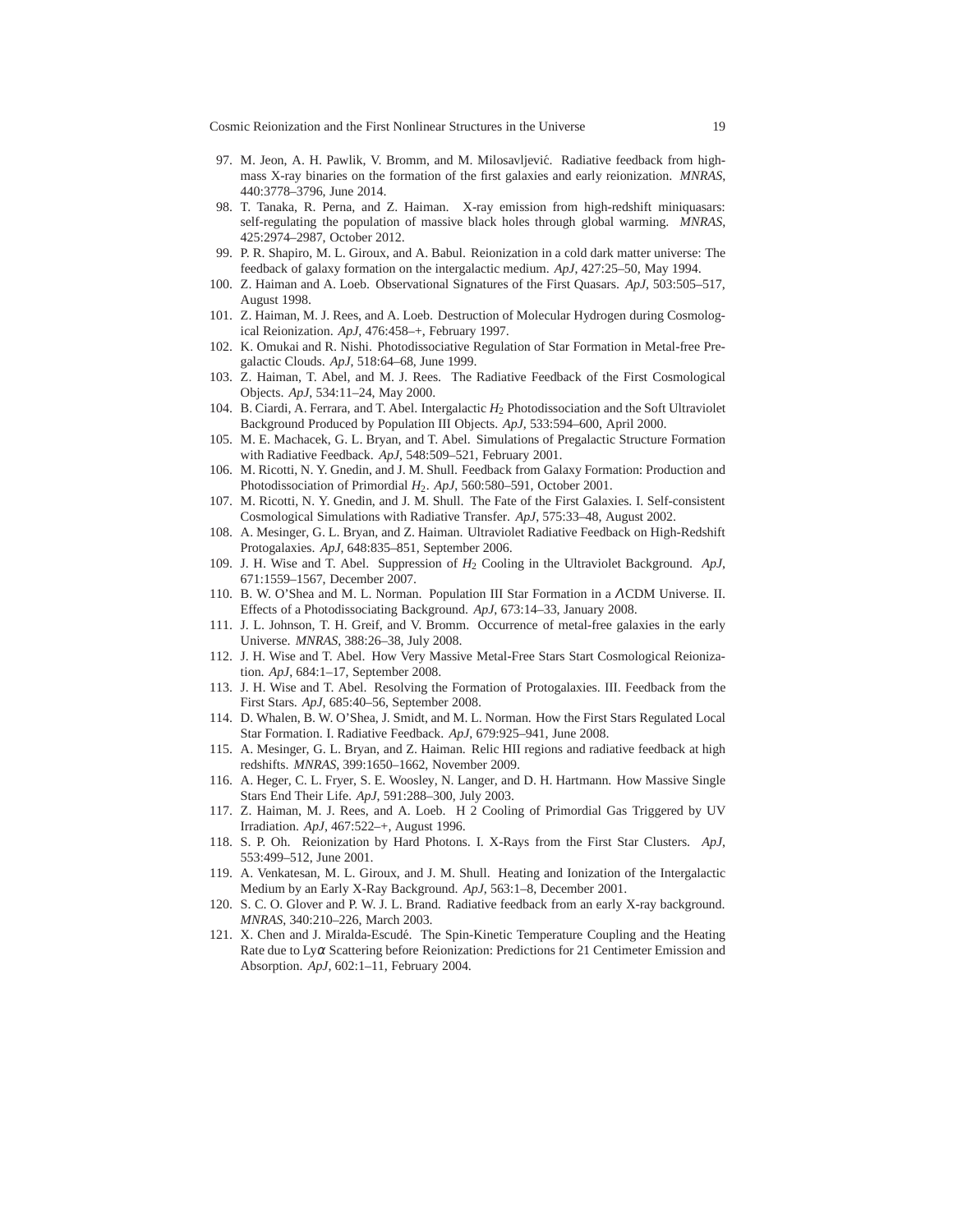- <span id="page-19-0"></span>122. M. Ricotti, J. P. Ostriker, and N. Y. Gnedin. X-ray pre-ionization powered by accretion on the first black holes - II. Cosmological simulations and observational signatures. *MNRAS*, 357:207–219, February 2005.
- <span id="page-19-1"></span>123. I. F. Mirabel, M. Dijkstra, P. Laurent, A. Loeb, and J. R. Pritchard. Stellar black holes at the dawn of the universe. *A&A*, 528:A149, April 2011.
- <span id="page-19-2"></span>124. J. Wolcott-Green and Z. Haiman. Feedback from the infrared background in the early Universe. *MNRAS*, 425:L51–L55, September 2012.
- <span id="page-19-3"></span>125. M. Dijkstra, Z. Haiman, A. Mesinger, and J. S. B. Wyithe. Fluctuations in the high-redshift Lyman-Werner background: close halo pairs as the origin of supermassive black holes. *MN-RAS*, 391:1961–1972, December 2008.
- <span id="page-19-4"></span>126. K. Ahn, P. R. Shapiro, I. T. Iliev, G. Mellema, and U.-L. Pen. The Inhomogeneous Background Of H2-Dissociating Radiation During Cosmic Reionization. *ApJ*, 695:1430–1445, April 2009.
- <span id="page-19-5"></span>127. Z. Haiman and G. P. Holder. The Reionization History at High Redshifts. I. Physical Models and New Constraints from Cosmic Microwave Background Polarization. *ApJ*, 595:1–12, September 2003.
- <span id="page-19-6"></span>128. J. S. B. Wyithe and A. Loeb. Reionization of Hydrogen and Helium by Early Stars and Quasars. *ApJ*, 586:693–708, April 2003.
- <span id="page-19-7"></span>129. R. Cen. The Implications of Wilkinson Microwave Anisotropy Probe Observations for Population III Star Formation Processes. *ApJ*, 591:L5–L8, July 2003.
- <span id="page-19-8"></span>130. I. T. Iliev, G. Mellema, P. R. Shapiro, and U.-L. Pen. Self-regulated reionization. *MNRAS*, 376:534–548, April 2007.
- <span id="page-19-9"></span>131. J. L. Johnson, T. H. Greif, and V. Bromm. Local Radiative Feedback in the Formation of the First Protogalaxies. *ApJ*, 665:85–95, August 2007.
- <span id="page-19-10"></span>132. S. R. Furlanetto, M. Zaldarriaga, and L. Hernquist. The Growth of H II Regions During Reionization. *ApJ*, 613:1–15, September 2004.
- <span id="page-19-11"></span>133. R. H. Kramer, Z. Haiman, and S. P. Oh. Feedback from Clustered Sources during Reionization. *ApJ*, 649:570–578, October 2006.
- <span id="page-19-12"></span>134. A. Mesinger and S. Furlanetto. Efficient Simulations of Early Structure Formation and Reionization. *ApJ*, 669:663–675, November 2007.
- <span id="page-19-13"></span>135. O. Zahn, A. Mesinger, M. McQuinn, H. Trac, R. Cen, and L. E. Hernquist. Comparison of reionization models: radiative transfer simulations and approximate, seminumeric models. *MNRAS*, 414:727–738, June 2011.
- <span id="page-19-14"></span>136. R. H. Kramer and Z. Haiman. The thickness of high-redshift quasar ionization fronts as a constraint on the ionizing spectral energy distribution. *MNRAS*, 385:1561–1575, April 2008.
- <span id="page-19-15"></span>137. R. M. Thomas and S. Zaroubi. Time-evolution of ionization and heating around first stars and miniqsos. *MNRAS*, 384:1080–1096, March 2008.
- <span id="page-19-16"></span>138. S. R. Furlanetto, S. P. Oh, and F. H. Briggs. Cosmology at low frequencies: The 21 cm transition and the high-redshift Universe. *Physics Reports*, 433:181–301, October 2006.
- <span id="page-19-17"></span>139. S. Mineo, M. Gilfanov, and R. Sunyaev. X-ray emission from star-forming galaxies - II. Hot interstellarmedium. *MNRAS*, 426:1870–1883, November 2012.
- <span id="page-19-24"></span>140. I. D. McGreer, A. Mesinger, and V. D'Odorico. Model-independent evidence in favour of an end to reionization by z  $\geq 6$ . *MNRAS*, 447:499–505, February 2015.
- <span id="page-19-18"></span>141. X. Chen and M. Kamionkowski. Particle decays during the cosmic dark ages. *PRD*, 70(4):043502, August 2004.
- <span id="page-19-19"></span>142. S. H. Hansen and Z. Haiman. Do We Need Stars to Reionize the Universe at High Redshifts? Early Reionization by Decaying Heavy Sterile Neutrinos. *ApJ*, 600:26–31, January 2004.
- <span id="page-19-20"></span>143. S. Kasuya, M. Kawasaki, and N. Sugiyama. Partially ionizing the universe by decaying particles. *PRD*, 69(2):023512, January 2004.
- <span id="page-19-21"></span>144. P. L. Biermann and A. Kusenko. Relic keV Sterile Neutrinos and Reionization. *Physical Review Letters*, 96(9):091301, March 2006.
- <span id="page-19-22"></span>145. E. Ripamonti, M. Mapelli, and A. Ferrara. The impact of dark matter decays and annihilations on the formation of the first structures. *MNRAS*, 375:1399–1408, March 2007.
- <span id="page-19-23"></span>146. Y. A. Shchekinov and E. O. Vasiliev. Primordial star formation triggered by UV photons from UHECR. *A&A*, 419:19–23, May 2004.